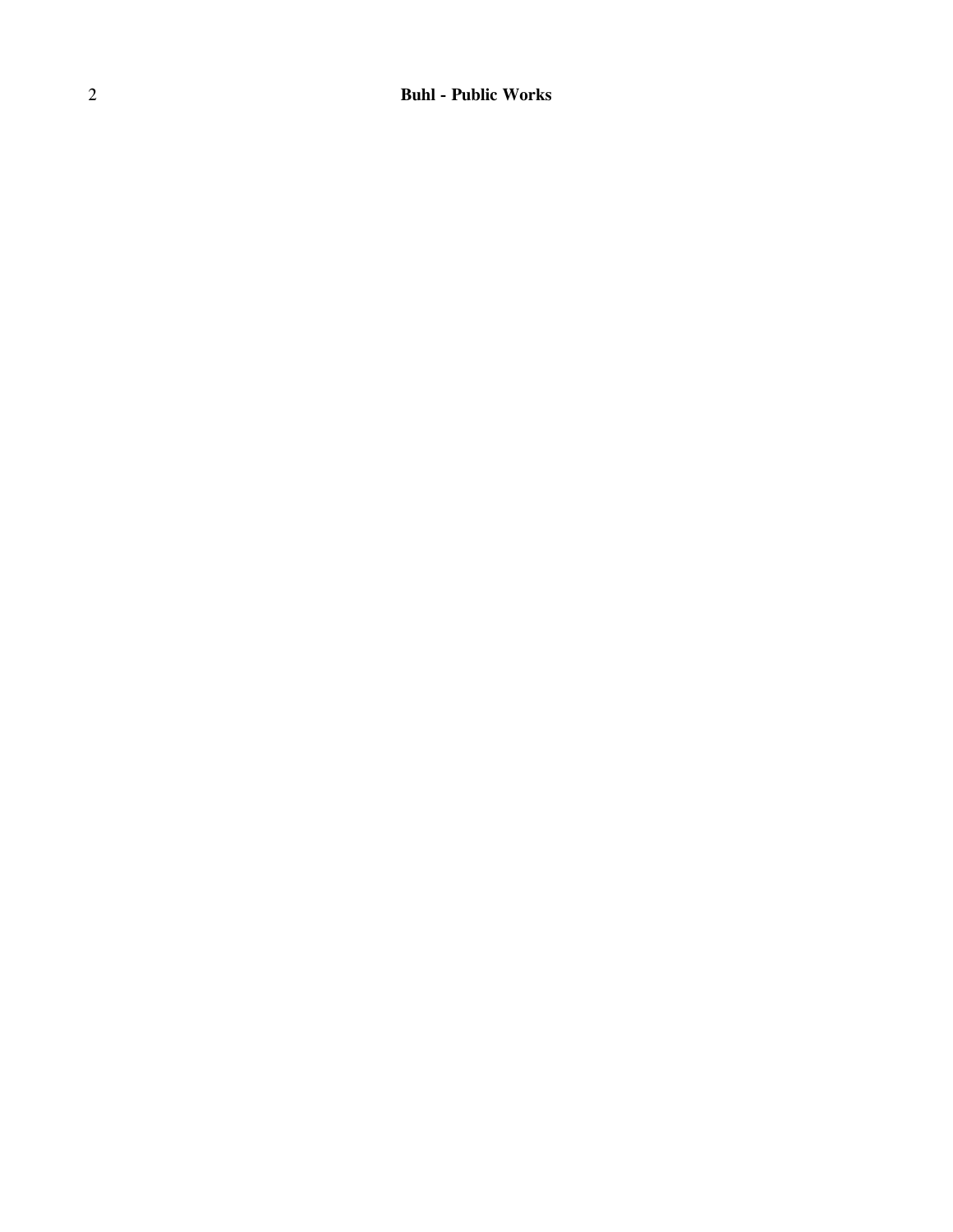# **CHAPTER 50: GENERAL PROVISIONS**

### Section

- 50.01 Definitions, rates and administration
- 50.02 Customer responsibility and deposit
- 50.03 Penalties for delinquency; returned
- checks
- 50.04 Shut-off for non-payment
- 50.05 Collections
- 50.06 Connections
- 50.07 Unlawful acts
- 50.08 Right-of-way
- 50.09 Temporary power
- 50.10 Placement of electrical meters

# **§ 50.01 DEFINITIONS, RATES AND ADMINISTRATION.**

(A) The term *UTILITY* shall refer to all utility services furnished by the city including water, sewer, refuse, electric and related fees and taxes.

(B) The term *UTILITY RATES* are usage charges for utilities.

(C) The term *UTILITY FEES* are charges associated with utility rates such as sales tax, surcharges, state and county fees and miscellaneous city fees. Fees may be changed from time to time by the City Council or by other forms of government.

(D) The term *CUSTOMER* means the property owner(s) of record of the property which application for utility service is made and/or for which utility service is provided. A manager, acting as the owner's agent, may also apply for utility service for the property, but the owner of the property is still the customer.

(E) The city has the authority to fix utility rates and establish reasonable policy. Rates and policy will be established by motion of the City Council.

(F) Meters will be read sometime during the last week of each month. Bills will be processed and mailed on or before the fifteenth day of each month. Bills are payable on or before the first day of the following month. If the due date falls on a Saturday, Sunday or holiday, then the due date will be on the next working day.

(Ord. 08-06, passed 12-2-08)

# **§ 50.02 CUSTOMER RESPONSIBILITY AND DEPOSIT.**

(A) All applicants for utility service must fill out an application for service on a form provided by the city. Only the owner(s) of record of the property to be served (or manager of the property acting as the owner's agent) may fill out an application for service to that property. The rule applies even if the owner(s) of record is/are not personally occupying the property. In making application for utility service, the customer is consenting to abide by all ordinances, rules, regulations and utility rates as adopted by the city. Any unpaid utility charges shall be and are hereby constituted a lien upon the property served.

(B) A customer deposit is required at the time of application and prior to connection of any city utility service. The amount of the customer deposit will be in accordance with city policy.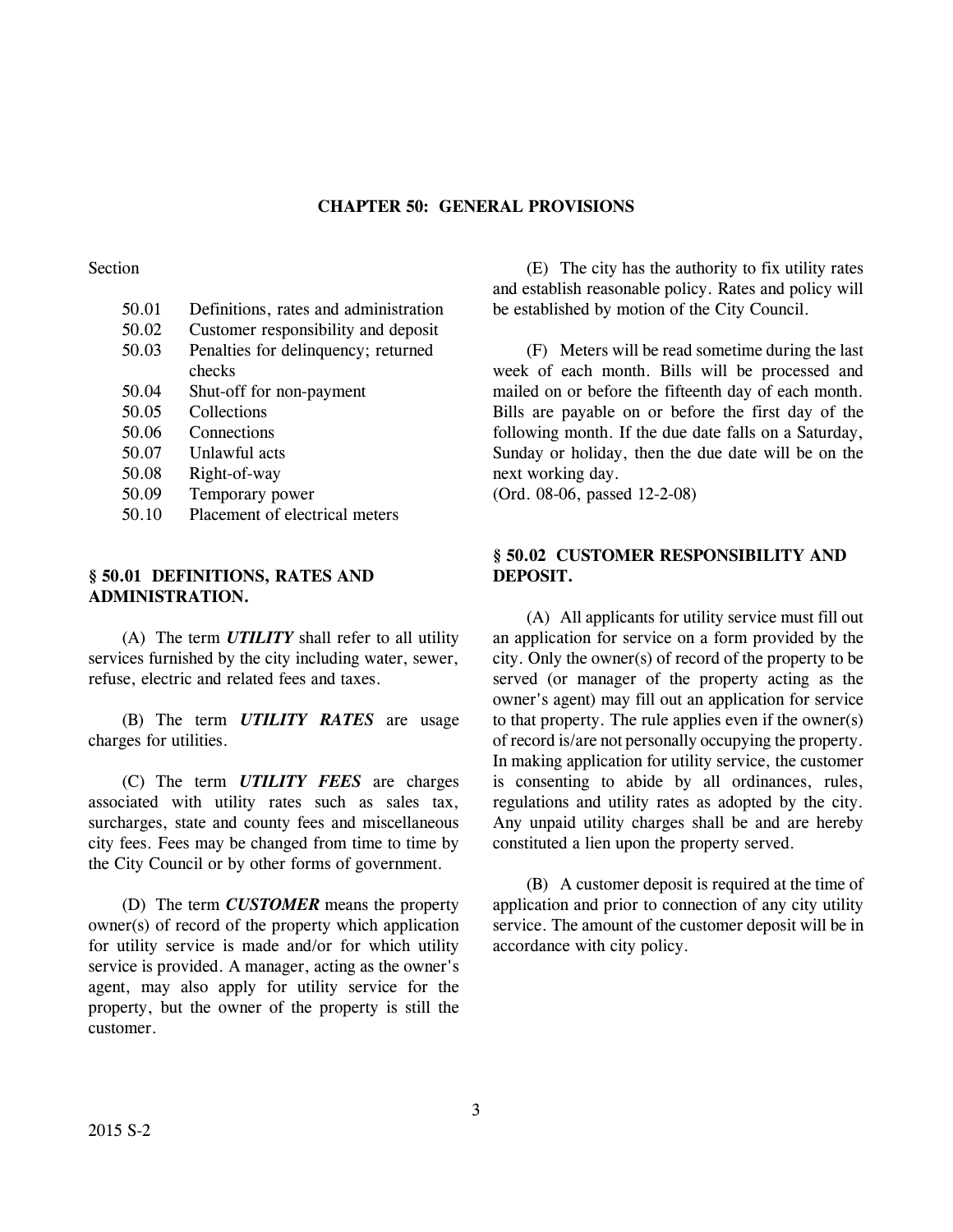(C) The customer deposit will accrue interest at a yearly rate determined by state statute. The customer deposit plus accrued interest will be paid to the customer on their anniversary date or upon a change of ownership (sale) of the property. The deposit plus interest may also be applied to any balance due on the utility account.

(D) A customer for utility service shall not receive new utility service in their name until any previous outstanding utility charges for previous accounts with the city in the customer's name have been paid in full.

(Ord. 08-06, passed 12-2-08)

# **§ 50.03 PENALTIES FOR DELINQUENCY; RETURNED CHECKS.**

(A) Customer bills that are not paid prior to the next month's billing cycle will be charged a late charge fee in accordance with the utility fee schedule.

(B) The customer's account will be billed a fee for any check returned for insufficient funds. The fee will be determined by the maximum amount allowed by statute on bad check charges or \$15, whichever is less.

(C) If a customer writes two or more NSF checks for utilities within a 12-month period, the customer will be informed in writing that future payments by personal check will not be accepted. The city will grant exception if the NSF was due to a bank error.

(Ord. 08-06, passed 12-2-08)

# **§ 50.04 SHUT-OFF FOR NON-PAYMENT.**

(A) The city shall endeavor to collect delinquent accounts promptly. A customer who is two or more months past due is considered delinquent.

(B) The city may discontinue service to the delinquent customer by shutting off the water at the shut off valve in the alley/street and/or by disconnecting the power to the meter.

(C) When water and/or electric service to any premises has been discontinued, service shall not be restored until the following are paid in full: the utility bill, a utility reconnect fee, and a new customer deposit fee.

(D) (1) Water and/or electric service shall not be shut off under division (C) of this section until notice and an opportunity for a hearing have been provided to the customer of the premises involved. The notice shall contain the following information:

- (a) Date of pending shutoff
- (b) Amount due

(c) Who to contact, address and telephone number(s) regarding a remedy to the shutoff or objection to the bill.

(d) How the customer may request to set up a payment plan that is agreeable to the customer and the utility.

(e) How the customer may demand a hearing on the matter, in which case the supply will not be cut off until after the hearing is held.

(2) The notice shall be served by mail and the customer will be given ten working days to respond.

(3) If the customer requests a hearing, the hearing on the matter will be before the City Council at next regular scheduled City Council meeting.

(4) If as a result of the hearing, the City Council finds that the amount owed is due and unpaid and there is no legal reason why the water and electric supply should remain on, the city may shut off the supply.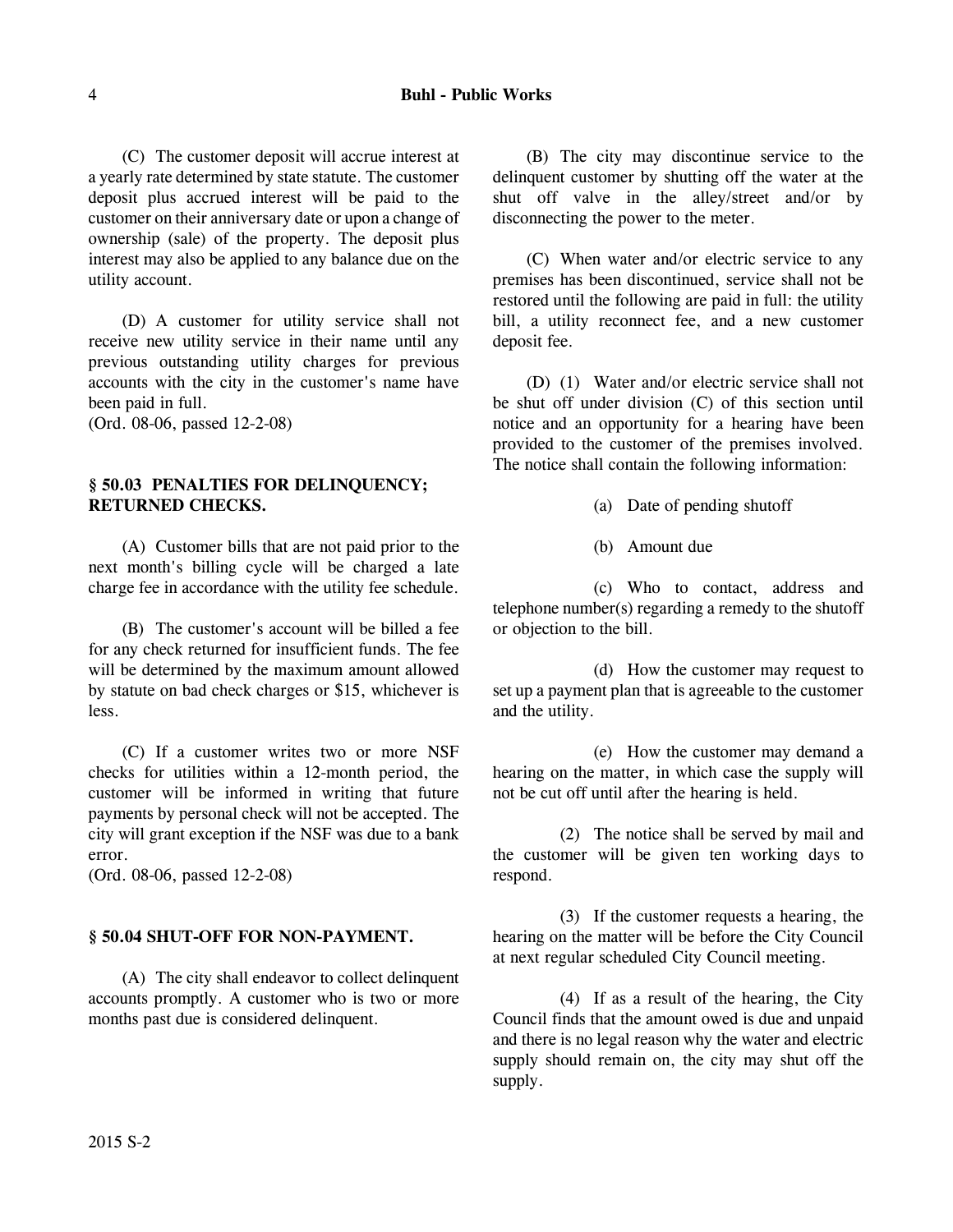(5) The city will apply the Minnesota Cold Weather Rule during the period October 15 through April 15 as per M.S. §§ 216B.095 through 216B.097. (Ord. 08-06, passed 12-2-08)

#### **§ 50.05 COLLECTIONS.**

(A) A delinquent customer account is one in which all efforts to collect the past due bill(s) have been unsuccessful and/or the city may have disconnected the utilities.

(B) Unpaid utility charges shall be certified to the St. Louis County Auditor for collection. Customers will be provided a 30-day notice delivered by first class mail.

(C) Notice shall be mailed to the customer and shall state that if payment is not made before the date for certification, the entire unpaid amount will be certified to the County Auditor for collection as other taxes are collected. The notice shall also state that the customer may schedule a hearing before the City Council in order to object to certification of unpaid utility charges.

(D) If after the scheduled customer hearing, the City Council finds no legal reason sufficient to justify the customer's failure to pay the utility charges, then the unpaid charges will be certified to the County Auditor with the taxes against such property and shall be collected as other taxes against the property are collected.

(Ord. 08-06, passed 12-2-08)

# **§ 50.06 CONNECTIONS.**

(A) All water service installations connected to the city water system shall be metered on meters provided by the city. Remote water meters are required at each service and will be installed by the city. The remote shall be accessible at all times to the city public works employees.

(B) Anyone connecting any electric service installations to the city electrical system shall obtain a meter from the city. Electric services must have the meter located on the exterior of the building.

(C) All electrical work for overhead, underground, single phase, three phase and relocation of poles/lines will be billed in accordance with the city policy fee schedule.

(D) Electric service will not be granted until a state inspection approval is presented to the city. (Ord. 08-06, passed 12-2-08)

#### **§ 50.07 UNLAWFUL ACTS.**

(A) It is unlawful for any person to willfully or carelessly break, injure, deface or in any way interfere with any city property or machinery.

(B) It is unlawful for any person to make any connection to the city's utility system without first having applied for and received permission from the city to do the same.

(C) It is unlawful for any person to turn on or to connect a utility when the same has been turned off or disconnected by the city for non-payment of a bill or for any other reason.

(D) The customer is responsible for the cost of replacement of utility meters that are carelessly or intentionally damaged.

(E) It is unlawful for any person to jumper or by any means or device fully or partially circumvent a municipal utility meter or to knowingly use or consume non-metered utilities or use the services of the utility system, the use of which the proper billing authority would have no knowledge. (Ord. 08-06, passed 12-2-08)

2015 S-2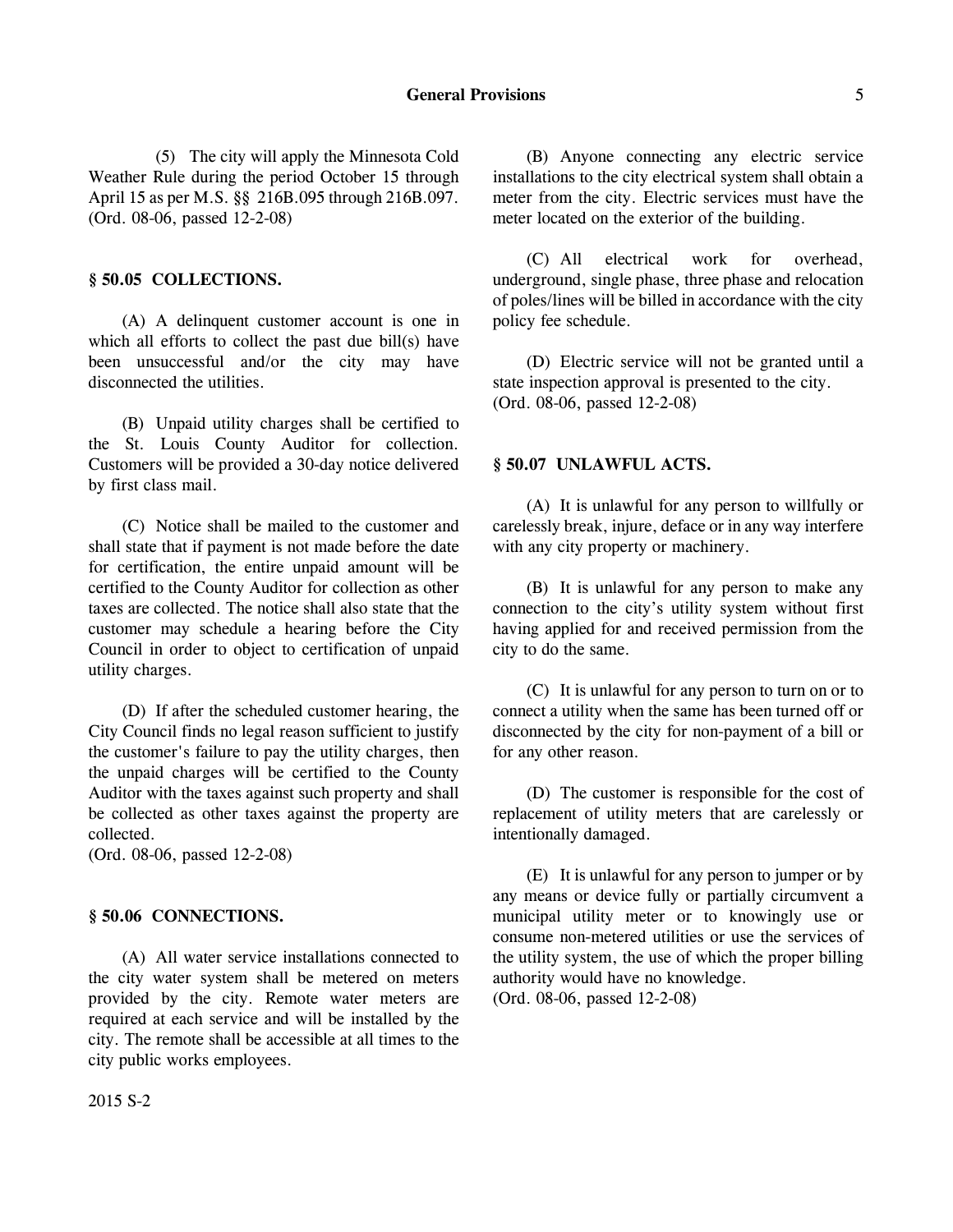#### **§ 50.08 RIGHT-OF-WAY.**

The city has the right to enter in and upon private property, including buildings and dwellings, in or upon which is installed a municipal utility, or connection therewith, at all times reasonable under the circumstances, for the purpose of reading utility meters, for the purpose of inspection and repair of utility meters, and for the purpose of connection and disconnection of service.

(Ord. 08-06, passed 12-2-08)

#### **§ 50.09 TEMPORARY POWER.**

(A) Customers requesting temporary power must have a building permit for the construction of a new structure and must submit their request in writing to the City Clerk.

(B) The city shall supply power to the meter socket at a cost to the customer for material from the weatherhead down, including meter socket, wire, conduit, etc.

(C) The customer and/or electrical contractor will need to arrange for an outdoor weatherproof load center, GFCI breakers or GFCI outlets and grounding.

(D) Customers are encouraged to install permanent metering point possibly on a lot line pole or pedestal, at which time they may temporarily feed a load center for their own purposes and later feed their permanent build.

(E) Customers must submit an application to the State of Minnesota for an electrical inspection.

(F) Customers will be charged a \$100 fee for the installation of temporary power.

(G) All temporary power will be metered and customers will be billed monthly at the going rate as set forth by the City Council.

(H) All electrical work done either by the city or the customer must be done in accordance with the National Electrical Code.

(I) Temporary power will only be supplied for a period not to exceed 120 days. If for any reason temporary power is needed after 120 days, customer must submit a request to extend temporary power in writing to the Buhl Utility Board.

(Ord. 13-04, passed 8-6-13)

# **§ 50.10 PLACEMENT OF ELECTRICAL METERS.**

(A) *Location of electrical service.* New or changed service installations shall be made at the expense of the property owner or the applicant for service. Prior to the sale of any real estate served by the city electric service wherein any electric meter is located in the interior of the building, such meters shall be removed and, at the expense of the owner/seller, reinstalled on the exterior. Failure to comply on or before closing of the sale of said real estate will result in termination of any existing electric service to that property and will result in the failure of said property to qualify for any new electric service. Within ten years of the effective date of this section, all electrical meters located in the interior of any building served by the city electric service must be and shall be relocated onto an exterior wall of the building served, at the expense of the owner or an applicant for service.

(B) *Penalty.* In addition, as to any property that is not sold, but to which the provisions of division  $(A)$ above otherwise apply, if said property does not comply with the other provisions of said division (A) within the applicable time limits, a 20% surcharge on the monthly electric charge to said non-compliant property will be added to the monthly electric bill for said property.

(Ord. 06-01, passed 3-21-06)

2015 S-2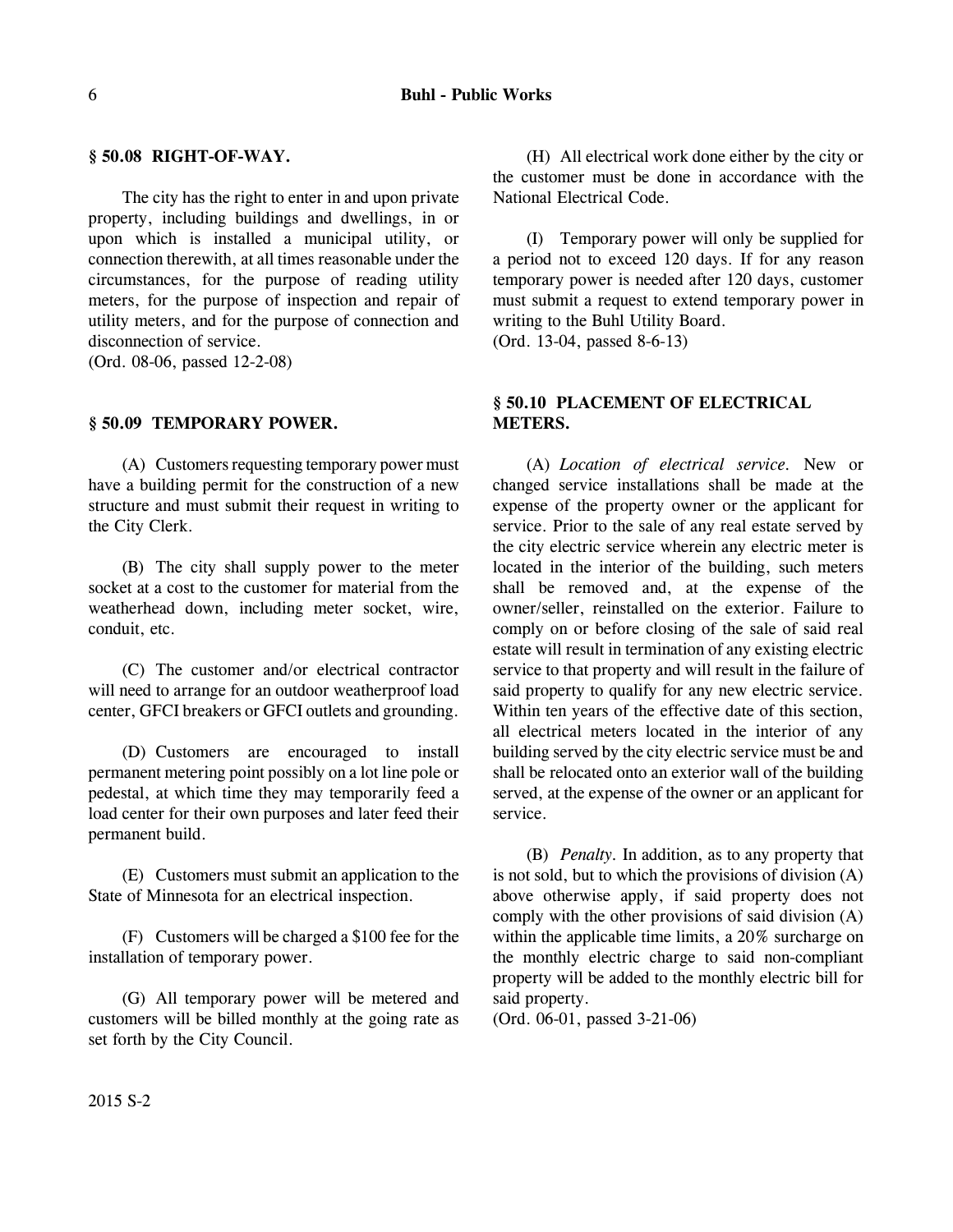# **CHAPTER 51: GARBAGE**

### Section

| 51.01 | Refuse collection |
|-------|-------------------|
| 51.02 | Storage of refuse |

51.99 Penalty

# **§ 51.01 REFUSE COLLECTION.**

The city shall provide for the collection of all refuse from all commercial and residential properties. Such collection shall be made at least once each week from all locations. Grass clippings, leaves, or other material which may be composted shall not be collected.

(Ord. 15, Second Series, passed 2-15-94)

# **§ 51.02 STORAGE OF REFUSE.**

(A) All organic wasted shall be kept in plastic bags provided by the city. All organic waste shall be drained of liquids and wrapped paper.

(B) Bags shall be placed on individual premises in an easily accessible location determined by the Public Works Department adjacent to the alley. (Ord. 15, Second Series, passed 2-15-94)

#### **§ 51.99 PENALTY.**

Any person who violates § 51.02 shall be guilty of a misdemeanor.

(Ord. 15, Second Series, passed 2-15-94)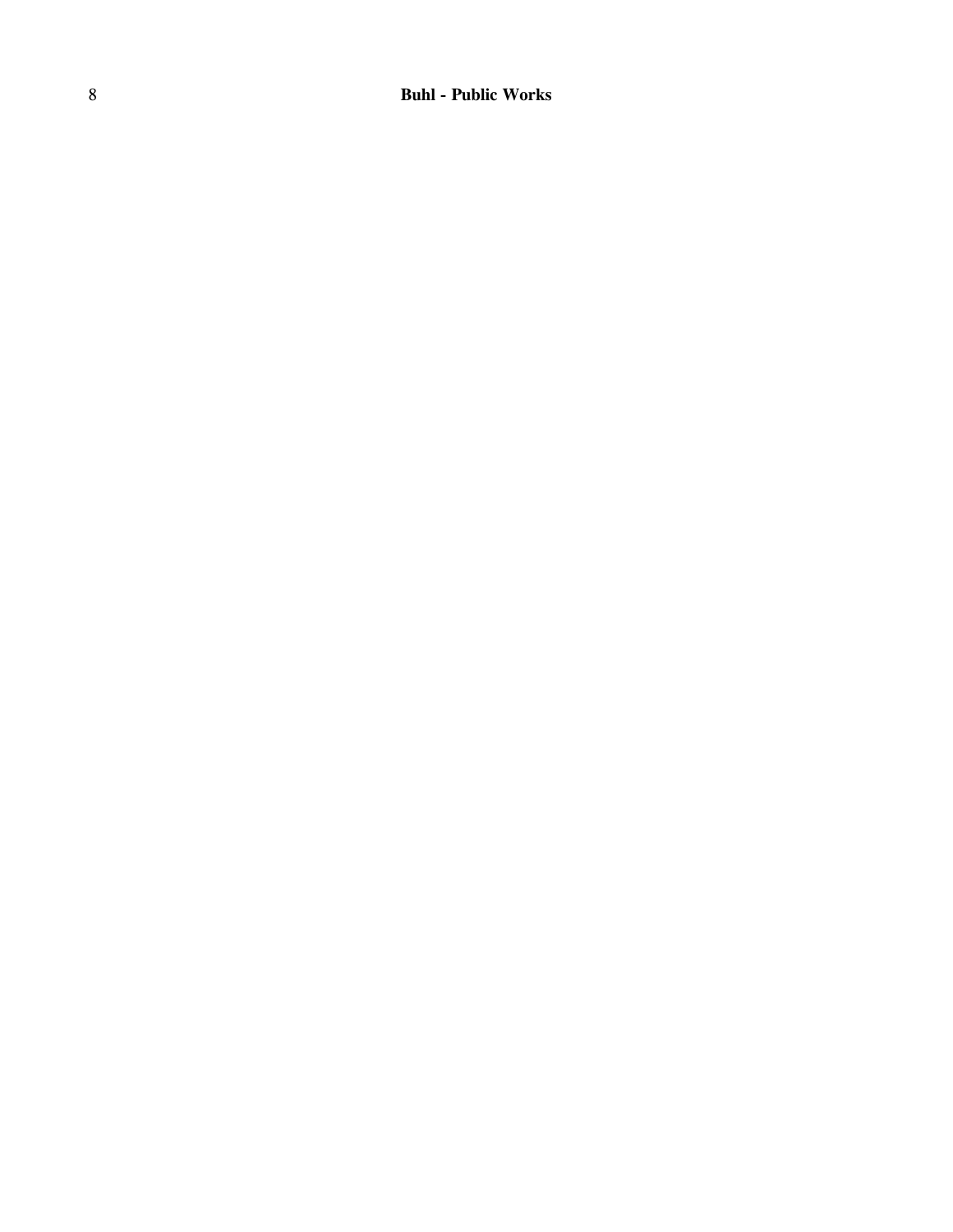#### Section

# *Connections and Installations*

52.01 Connections and installations

#### *Use Regulations*

- 52.15 Definitions
- 52.16 Utilities Superintendent; control and duties
- 52.17 Prohibited activities
- 52.18 Private wastewater disposal
- 52.19 Building sewers and connections
- 52.20 Public services; prohibited discharge
- 52.21 Damaging wastewater facilities
- 52.22 Rate schedule for changes
- 52.23 Inspectors; powers and duties
- 52.24 Violations and liabilities

#### *Service Charge System*

- 52.35 Definitions
- 52.36 Establishment of charges
- 52.37 Charges; user classification and cost calculation
- 52.38 Sewer Service Fund
- 52.39 Administration
- 52.40 Levying taxes or assessments for delinquency

# *CONNECTIONS AND INSTALLATIONS*

# **§ 52.01 CONNECTIONS AND INSTALLATIONS.**

(A) *Toilet connections required.* It shall be the duty of every owner or occupant of any abutting property platted into lots and blocks, in the city, having a dwelling house or business property situated thereon, to install a toilet in the dwelling or business property, and make connections thereof with the water and sewer in the street or alley adjacent thereto within 30 days after written notice is given to the owner or occupant to install the toilet and make the connection, by the Administrator/Clerk-Treasurer.

(B) *Sanitary sewer; check valve required.* All property owners or occupants of property having a sanitary sewer connection shall install at the property owner's or occupant's expense a proper back trap or check valve to prevent the backing up of any sewage from the city mains and after installation of the back trap or check valve shall continue to maintain the same in proper working condition.

(C) *Roof connection to sanitary sewer prohibited.* No roof drains of any sort shall be connected in any manner with the sanitary sewage system of the city.

(D) *Sanitary sewer connection to storm sewer forbidden.* No sanitary sewer shall be connected in any manner to the storm sewer system of the city. (Prior Code, § 6.24) Penalty, see § 10.99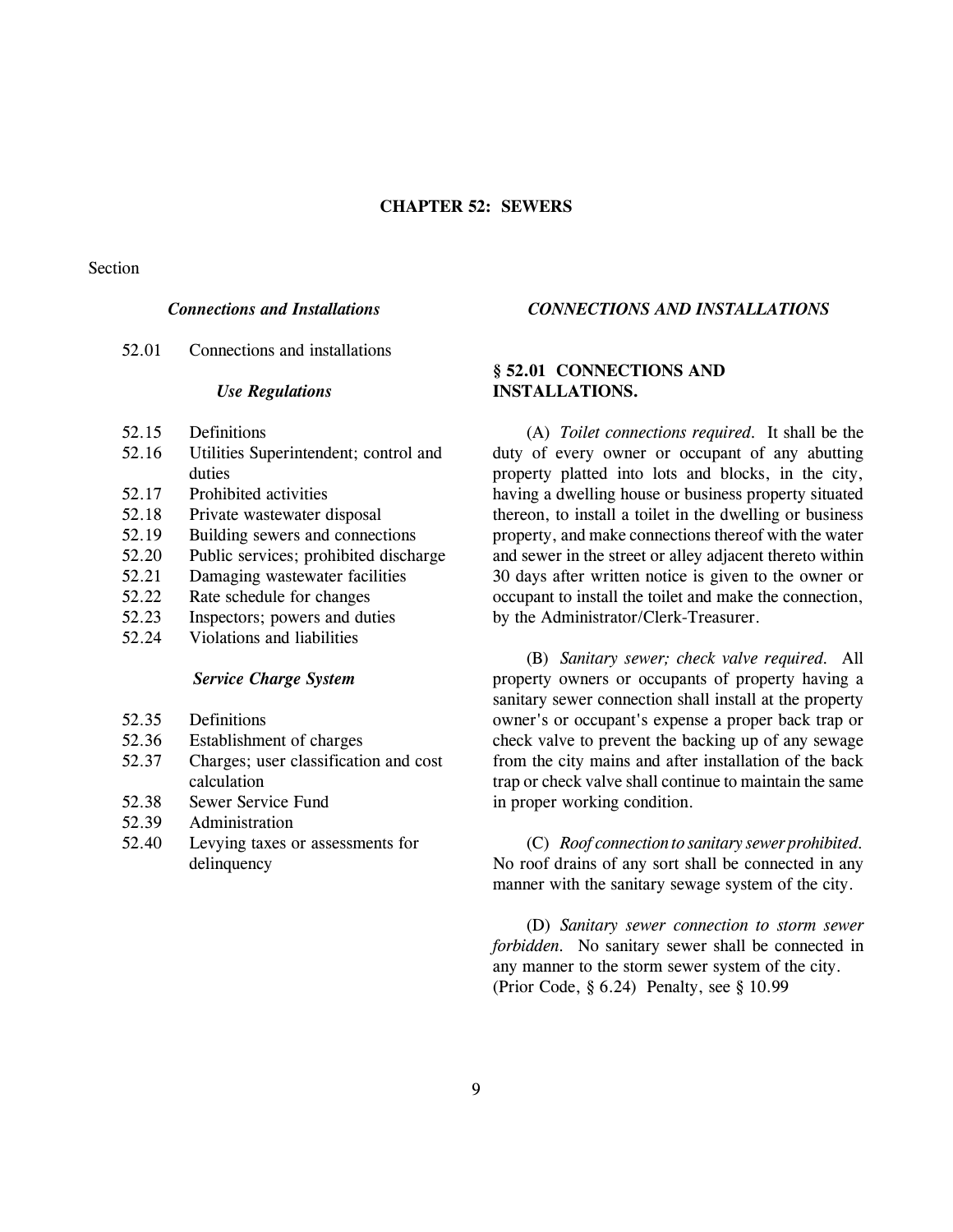#### *USE REGULATIONS*

#### **§ 52.15 DEFINITIONS.**

For the purpose of this subchapter, the following definitions shall apply unless the context clearly indicates or requires a different meaning.

*ACT.* The Federal Water Pollution Control Act, also referred to as the Clean Water Act, as amended, 33 USC 1251 *et seq.*

*ASTM.* American Society for Testing Materials.

*AUTHORITY.* The City of Buhl, Minnesota, or its representative thereof.

*BOD5* or *BIOCHEMICAL OXYGEN DEMAND.* The quantity of oxygen utilized in the biochemical oxidation of organic matter under standard laboratory procedure in five days at 200° C, in terms of milligrams per liter (mg/l).

*BUILDING DRAIN.* The part of the lowest horizontal piping of a drainage system which receives the discharge from waste and other drainage pipes inside the walls of the building and conveys it to the building sewer, beginning 10 feet outside the building wall.

*BUILDING SEWER.* The extension from the building drain to the public sewer or other place of disposal, also referred to as a house connection or service connection.

*CITY.* The area within the corporate boundaries of the City of Buhl, Minnesota, as presently established or as amended by ordinance or other legal actions at a future time. *CITY*, when used herein, may also be used to refer to the City Council and its authorized representative.

*COD* or *CHEMICAL OXYGEN DEMAND.* The quantity of oxygen utilized in the chemical oxidation of organic matter as determined by standard laboratory procedures, and as expressed in terms of milligrams per liter (mg/l).

*COMPATIBLE POLLUTANT.* Biochemical oxygen demand, suspended solids, pH and fecal coliform bacteria, plus additional pollutants identified in the NPDES/SDS permit if the treatment facilities are designed to treat the pollutants to a degree which complies with effluent concentration limits imposed by the permit.

*CONTROL MANHOLE.* A structure specially constructed for the purpose of measuring flow and sampling of wastes.

*EASEMENT.* An acquired legal right for the specific use of land owned by others.

*FECAL COLIFORM.* Any number of organisms common to the intestinal tract of man and animals whose presence in sanitary sewage is an indicator of pollution.

*FLOATABLE OIL.* Oil, fat, or grease in a physical state, such that it will separate by gravity from wastewater.

*GARBAGE.* Animal and vegetable waste resulting from the handling, preparation, cooking, and of serving of food.

*INCOMPATIBLE POLLUTANT.* Any pollutant that is not defined as a compatible pollutant, including non-biodegradable dissolved solids.

*INDUSTRY.* Any non-governmental or nonresidential user of a publicly owned treatment works which is identified in the *Standard Industrial Classification Manual*, latest edition, which is categorized in Divisions A, B, D, E, and I.

*INDUSTRIAL WASTE.* Gaseous, liquid, and solid wastes resulting from industrial or manufacturing processes, trade, or business, or from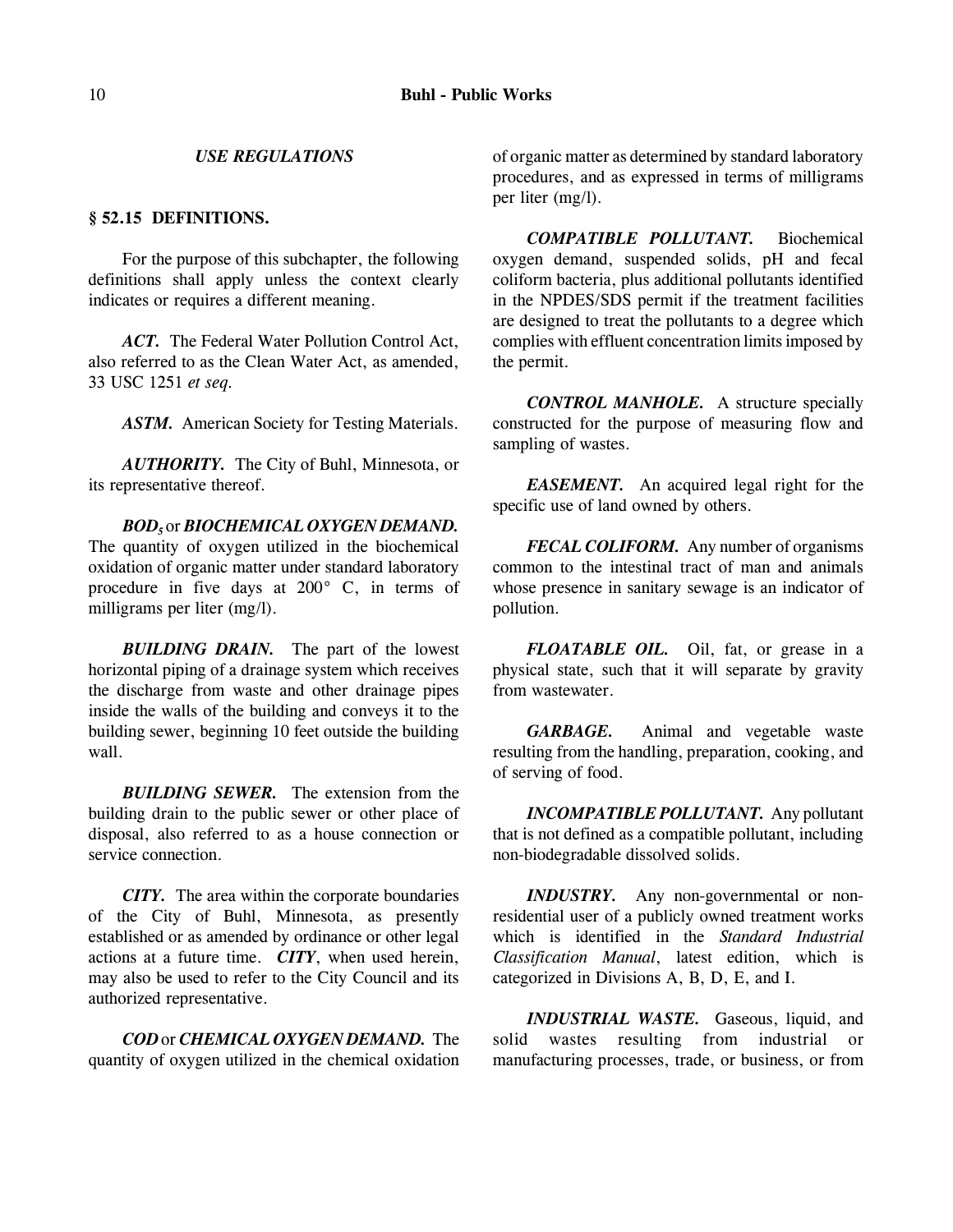#### **Sewers** 11

the development, recovery, and processing of natural resources, as distinct from residential or domestic strength wastes.

*INFILTRATION.* Water entering the sewage system, including building drains and pipes, from the ground through means such as defective pipes, pipe joints, connections, and manhole walls.

*I/I* or *INFILTRATION/INFLOW.* The total quantity of water from both infiltration and inflow.

*INFLOW.* Water other than wastewater that enters a sewer system, including building drains, from sources such as, but not limited to, roof leaders, cellar drains, yard and area drains, foundation drains, drains from springs and swampy areas, manhole covers, cross-connections from storm sewers, catch basins, surface runoff, street wash waters, or drainage.

*INTERFERENCE.* The inhibition or disruption of the city's wastewater disposal system processes or operations which causes or significantly contributes to a violation of any requirement of the city's NPDES and/or SDS permit. The term includes *INTERFERENCE* of sewage sludge use or disposal by the city in accordance with published regulations providing guidelines under Section 405 of the Act or any regulations developed pursuant to the Solid Waste Disposal Act, the Clean Air Act, the Toxic Substances Control Act or more stringent state criteria applicable to the method of disposal or use employed by the city.

*MAY.* The act is permissive.

*MPCA.* Minnesota Pollution Control Agency.

*NATIONAL CATEGORICAL PRETREATMENT STANDARDS.* Federal regulations establishing pretreatment standards for introduction of pollutants in publicly-owned wastewater treatment facilities which are determined to be not susceptible to treatment by the treatment facilities or would interfere with the operation of the treatment facilities, pursuant to Section 307(b) of the Act.

# *NPDES PERMIT* or *NATIONAL POLLUTANT DISCHARGE ELIMINATION SYSTEM PERMIT.*

A permit issued by the MPCA setting limits on pollutants that a permittee may legally discharge into navigable waters of the United States pursuant to Sections 402 and 405 of the Act.

*NATURAL OUTLET.* Any outlets, including storm sewers and combined sewers, which overflow into a watercourse, pond, ditch, lake, or other body of surface water or ground water.

*NON-CONTACT COOLING WATER.* The water discharged from any use such as air conditioning, cooling or refrigeration, or during which the only pollutant added, is heat.

*NORMAL DOMESTIC STRENGTH WASTE.* Wastewater that is primarily introduced by residential users with a BOD concentration not greater than 240 mg/l and a suspend solids (TSS) concentration not greater than 230 mg/l.

*PERSON.* Any individual, firm, company, association, society, corporation, or group.

*pH.* The logarithm of the reciprocal of the concentration of hydrogen ions in terms of grams per liter of solution.

*PRETREATMENT.* The treatment of wastewater from industrial sources prior to the introduction of the waste effluent into a publicly-owned treatment works.

*PROPERLY SHREDDED GARBAGE.* The wastes from the preparation, cooking, and dispensing of food that have been shredded to a degree that all particles will be carried freely under the flow conditions normally prevailing in public sewers with no particle greater than  $\frac{1}{2}$ -inch (1.27 cm) in any dimension.

*SEWAGE.* The spent water of a community. The preferred term is "wastewater."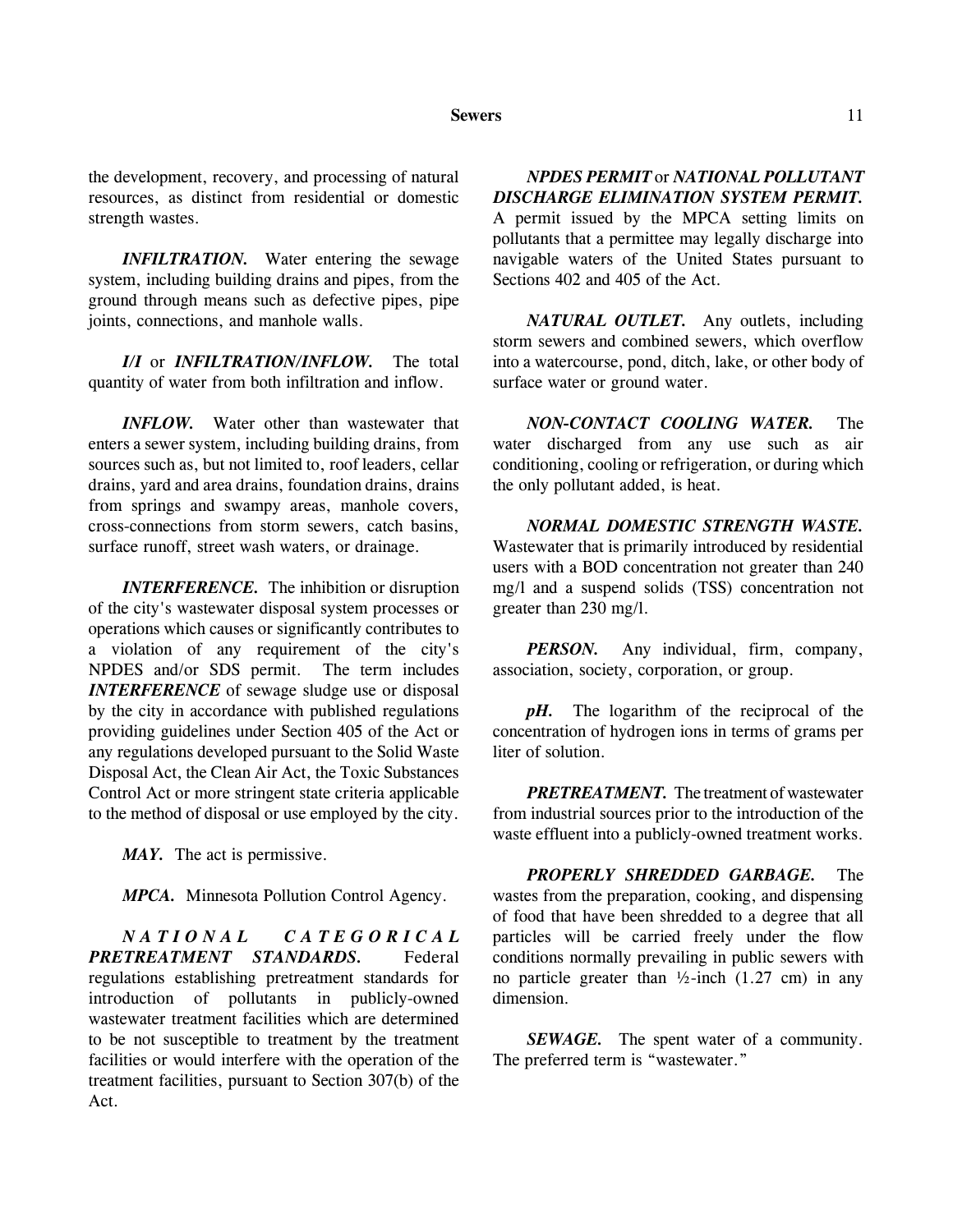*SEWER.* A pipe or conduit that carries wastewater or drainage water.

(1) *COLLECTION SEWER.* A sewer whose primary purpose is to collect wastewater from individual point source discharge and connections.

(2) *COMBINED SEWER.* A sewer intended to serve as a sanitary sewer and a storm sewer.

(3) *FORCE MAIN.* A pipe in which wastewater is carried under pressure.

(4) *INTERCEPTOR SEWER.* A sewer whose primary purpose is to transport wastewater from collection sewers to a treatment facility.

(5) *PRIVATE SEWER.* A sewer which is not owned and maintained by a public authority.

(6) *PUBLIC SEWER.* A sewer owned, maintained, and controlled by a public authority.

(7) *SANITARY SEWER.* A sewer intended to carry only liquid and water carried wastes from residents, commercial buildings, industrial plants, and institutions together with minor quantities of ground, storm, and surface waters which are not admitted intentionally.

(8) *STORM SEWER* or *STORM DRAIN.* A drain or sewer intended to carry storm waters, surface runoff, ground water, subsurface water, street wash water, drainage, and unpolluted water from any source.

*SHALL.* The act is mandatory.

*SIGNIFICANT INDUSTRIAL USER.* Any industrial user of the wastewater treatment facility which has a discharge flow:

(1) In excess of 25,000 gallons per average work day;

(2) Has exceeded 5% of the total flow received at the treatment facility;

(3) Whose waste contains a toxic pollutant in toxic amounts pursuant to Section 307(a) of the Act; or

(4) Whose discharge has a significant effect, either singly or in combination with other contributing industries, on the wastewater disposal system, the quality of sludge, the system's effluent quality or emissions generated by the treatment system.

*SLUG.* Any discharge of water or wastewater which in concentration of any given constituent, or in quantity of flow, exceeds for any period of duration longer than 15 minutes, more than five times the average 24-hour concentration of flows during normal operation, and shall adversely affect the collection and/or performance of the wastewater treatment works.

*SDS PERMIT* or *STATE DISPOSAL SYSTEM PERMIT.* Any permit, including any terms, conditions, and requirements thereof, issued by the MPCA, pursuant to M.S. § 115.07 for a disposal system, as defined by M.S. § 115.01(8), as they may be amended from time to time.

*SUPERINTENDENT.* The Utilities Superintendent or a deputy, agent, or representative thereof.

*SS, SUSPENDED SOLIDS, TOTAL SUSPENDED SOLIDS* or *TSS.* The total suspended matter that either floats on the surface of, or is suspended in water, wastewater, or other liquids, and is removable by laboratory filtering as prescribed in *Standard Methods for the Examination of Water and Wastewater,* latest edition, and referred to as "non-filtering residue."

**TOXIC POLLUTANT.** The concentration of any pollutant or combination of pollutants which upon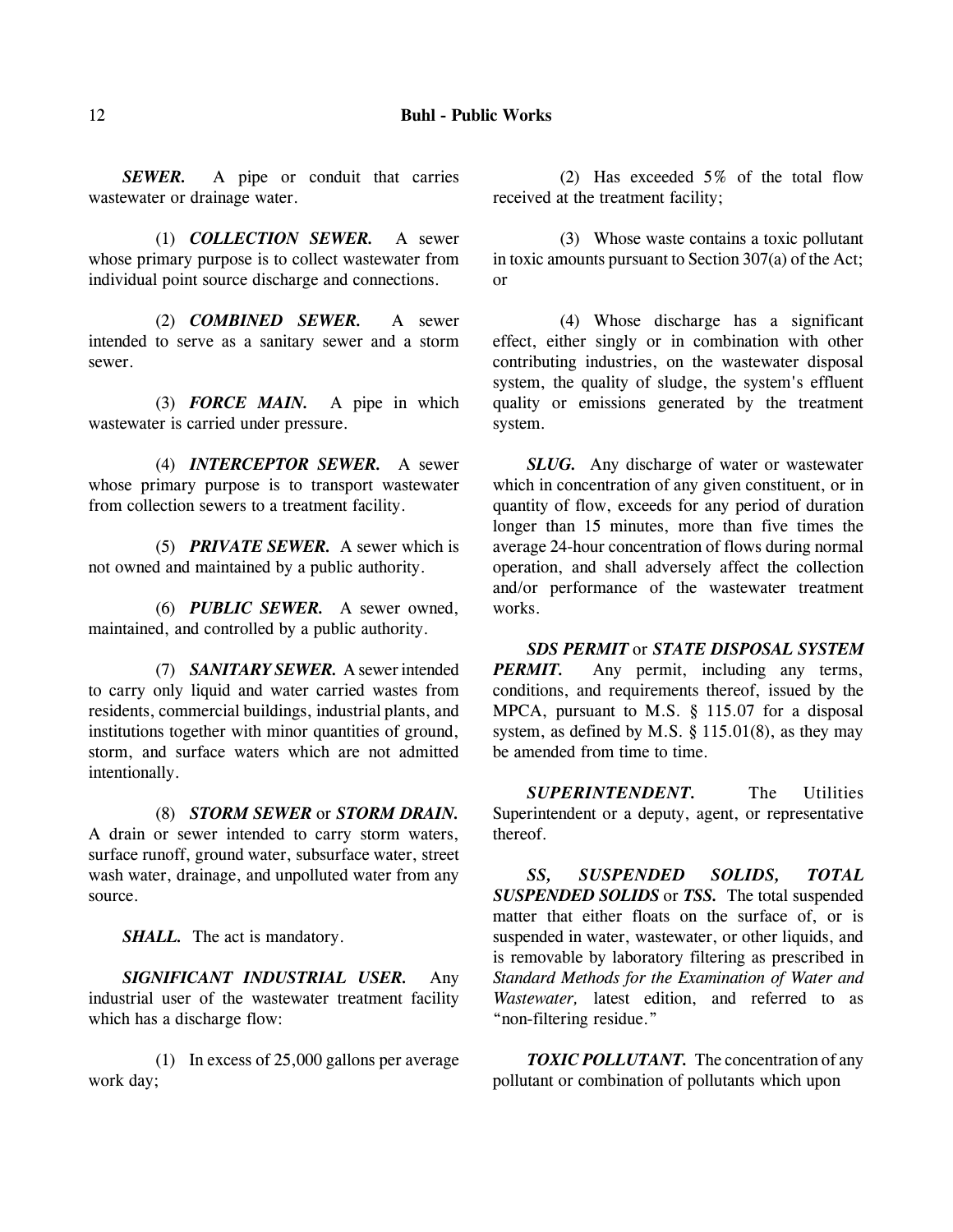exposure to or assimilate into any organism will cause adverse affects, as defined in standards issued pursuant to Section 307(a) of the Act.

*UNPOLLUTED WATER.* Water of quality equal to or better than the effluent criteria in effect, or water that would not cause violation of receiving water quality standards, and would not be benefitted by discharge to the sanitary sewers and wastewater treatment facilities.

*USER*. Any person who discharges or causes or permits the discharge of wastewater into the city's wastewater disposal system.

*WASTEWATER.* The spent water of a community and referred to as "sewage." From the standpoint of source, it may be a combination of the liquid and water-carried wastes from residences, commercial buildings, industrial plants, and institutions together with any ground water, surface water, and storm water that may be present.

*WASTEWATER TREATMENT WORKS* or *TREATMENT WORKS.* An arrangement of any devices, facilities, structures, equipment, or processes owned or used by the city for the purpose of the transmission, storage, treatment, recycling, and reclamation of municipal sewage, domestic sewage, or industrial wastewater, or structures necessary to recycle or reuse water including interceptor sewers, outfall sewers, collection sewers, pumping, power and other equipment and their appurtenances; extensions, improvements, remodeling, addition and alterations thereof; elements essential to provide a reliable recycled water supply such as standby treatment units and clear well facilities; and any works including land which is an integral part of the treatment process or is used for ultimate disposal of residues resulting from the treatment.

*WATERCOURSE.* A natural or artificial channel for the passage of water, either continuously or intermittently.

*WPCF.* The Water Pollution Control Federation. (Prior Code, § 6.32)

# **§ 52.16 UTILITIES SUPERINTENDENT; CONTROL AND DUTIES.**

The Utilities Superintendent shall have control and general supervision of all public sewers and service connections in the city, and shall be responsible for administering the provisions of this chapter to the end that a proper and efficient public sewer is maintained.

(Prior Code, § 6.33)

#### **§ 52.17 PROHIBITED ACTIVITIES.**

(A) It shall be unlawful for any person to place, deposit, or permit to be deposited in any unsanitary manner on public or private property within the city, or in any area under jurisdiction, any human or animal excrement, garbage, or objectionable waste.

(B) It shall be unlawful to discharge to any natural outlet any wastewater or other polluted waters, except where suitable treatment has been provided in accordance with subsequent provisions of this chapter and the city's NPDES/SDS permit.

(C) Except as provided hereinafter, it shall be unlawful to construct or maintain any privy, privy vault, septic tank, cesspool, or other facility intended or used for the disposal of wastewater.

(D) (1) The owner(s) of all houses, buildings, or properties used for human occupancy, employment, recreation, or other purposes from which wastewater is discharged, and which is situated within the city and adjacent to any street, alley, or right-of-way in which there is now located, or may in the future be located, a public sanitary sewer of the city, shall be required at the owners' expense to install a suitable service connection to the public sewer in accordance with provisions of this code, within 365 days of the date the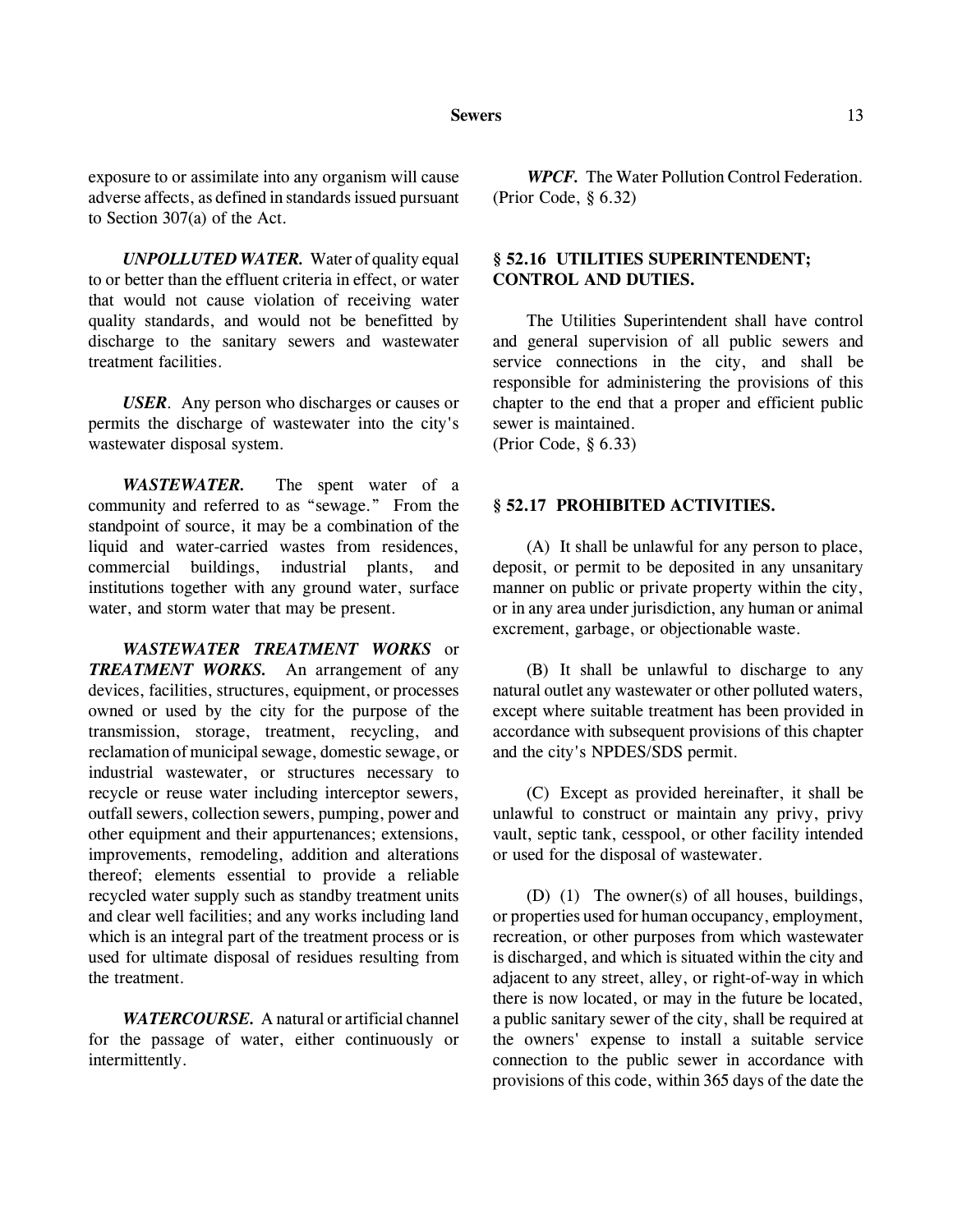public sewer is operational, provided the public sewer is within 150 feet of the structure generating the wastewater.

(2) All future buildings constructed on property adjacent to the public sewer shall be required to immediately connect to the public sewer. If sewer connections are not made pursuant to this section, an official 60-day notice shall be served instructing the affected property owner to make the connection.

(E) In the event an owner shall fail to connect to a public sewer in compliance with a notice given under division (D) above, the city must undertake to have the connection made and shall assess the cost thereof against the benefitted property. The assessment, when levied, shall bear interest at the rate determined by the City Council and shall be collected and remitted to the city in the same manner as assessments for local improvements. The rights of the city shall be in addition to any remedial or enforcement provisions of this chapter.

(Prior Code, § 6.34) Penalty, see § 10.99

#### **§ 52.18 PRIVATE WASTEWATER DISPOSAL.**

(A) Where a public sewer is not available under the provisions of division (D) below, the building sewer shall be connected to a private wastewater disposal system complying with the provisions of this section.

(B) Prior to commencement of construction of a private wastewater disposal system, the owners shall first obtain a written permit signed by the city. The application for the permit shall be made on a form furnished by the city, which the applicant shall supplement by any plans, specifications, and other information as are deemed necessary to the city.

(C) A permit for a private wastewater disposal system shall not become effective until the installation is completed to the satisfaction of the city or its authorized representative. The city or its representative shall be allowed to inspect the work at any stage of construction, and, in any event, the applicant for the permit shall notify the city when work is ready for final inspection, and before any underground portions are covered. The inspection shall be made within 48 hours of the receipt of notice.

(D) The type, capacities, location, and layout of a private wastewater disposal system shall comply with all requirements of Minnesota Rules Ch. 7080, as it may be amended from time to time, entitled *Individual Sewage Treatment System Program*. No septic tank or cesspool shall be permitted to discharge to any natural outlet.

(E) At a time as a public sewer becomes available to a property serviced by a private wastewater disposal system, a direct connection shall be made to the public sewer within 365 days in compliance with the chapter, and within 60 days any septic tanks, cesspools, and similar private wastewater disposal systems shall be cleaned of sludge. The bottom shall be broken to permit drainage, and the tank or pit filled with suitable material.

(F) The owner(s) shall operate and maintain the private wastewater disposal facilities in a sanitary manner at all times at no expense to the city.

(G) No statement contained in this section shall be construed to interfere with any additional requirements that may be imposed by the MPCA or the Department of Health of the state. (Prior Code, § 6.35) Penalty, see § 10.99

# **§ 52.19 BUILDING SEWERS AND CONNECTIONS.**

(A) Any new connection(s) to the sanitary sewer system shall be prohibited unless sufficient capacity is available in all downstream facilities including, but not limited to capacity for flow, BOD, and suspended solids, as determined by the city.

(B) No unauthorized person(s) shall uncover, make any connections with or opening into, use, alter,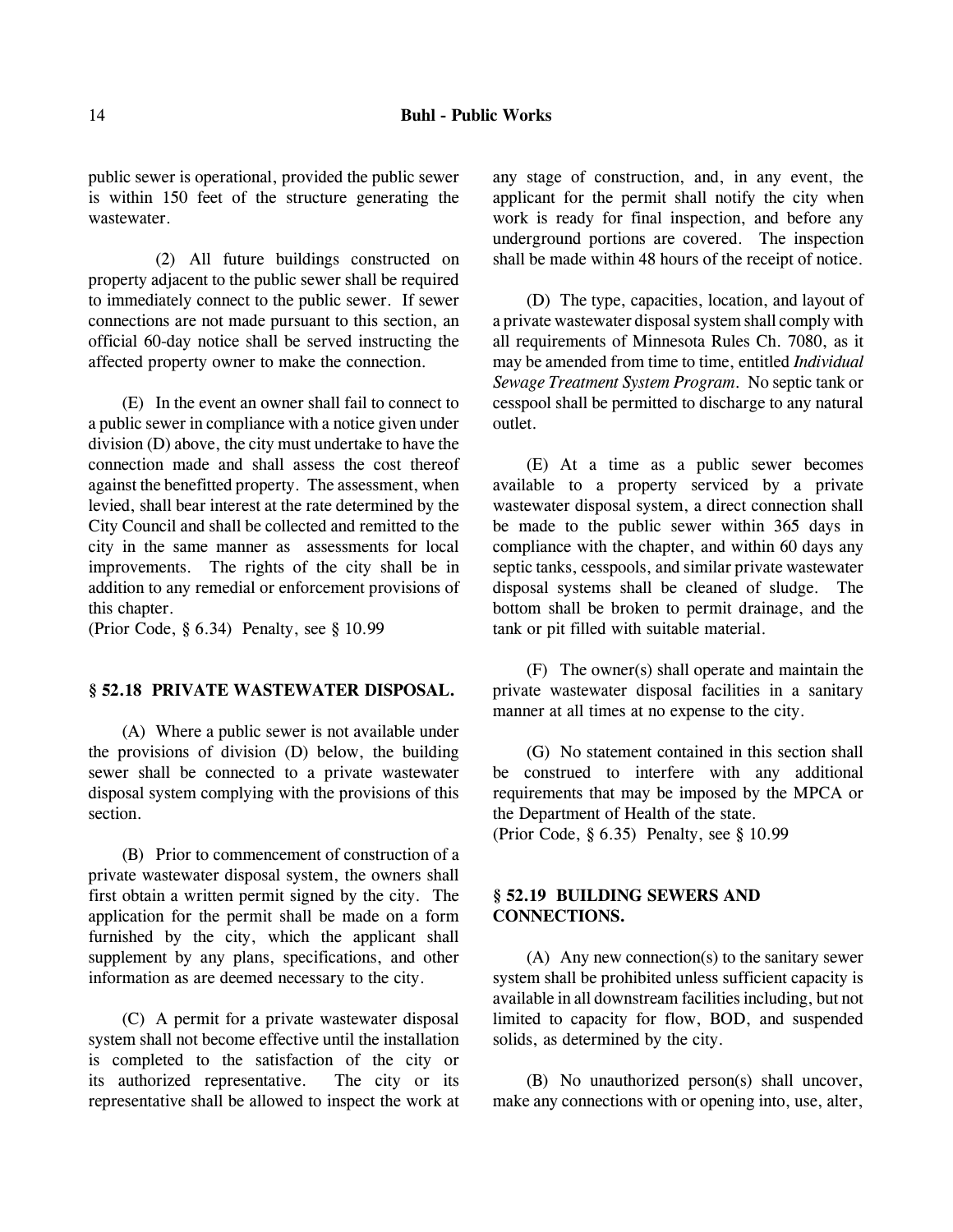#### **Sewers** 15

or disturb any public sewer or appurtenance thereof without first obtaining a written permit from the city.

(C) Applications for permits shall be made by the owner or authorized agent and the party employed to do the work, and shall state the location, name of owner, street number of the building to be connected, and how occupied. No person shall extend any private building drain beyond the limits of the building or property for which the service connection permit has been given.

(D) (1) There shall be two classes of building sewer permits:

(a) For residential and commercial service; and

(b) For service to establishments producing industrial wastes.

(2) In either case, the application shall be supplemented by any plans, specifications, or any other information considered pertinent in the judgement of the city. The industry, as a condition of permit authorization, must provide information describing its wastewater constituents, characteristics, and type of activity.

(E) All costs and expenses incidental to the installation and connection of the building sewer shall be borne by the owner(s). The owner(s) shall indemnify the city from any loss or damage that may be directly or indirectly occasioned by the installation of the building sewer.

(F) A separate and independent building sewer shall be provided for every building, except where one building stands at the rear of another on an interior lot and no private sewer is available or can be constructed to the rear building through an adjoining alley, court, yard, or driveway. The building sewer from the front building may be extended to the rear building and the whole considered one building sewer. The city does not and will not assume any obligation or responsibility for damage caused by or resulting from any connection aforementioned.

(G) Old building sewers may be used in connection with new buildings only when they are found, on examination and test by the Superintendent or his or her representative, to meet all requirements of this chapter.

(H) The size, slopes, alignment, materials of construction of a building sewer and the methods to be used in excavating, placing of the pipe, jointing, testing and backfilling of the trench, shall all conform to the requirements of the Minnesota Building and Plumbing Code or other applicable rules and regulations of the city. In the absence of code provisions or in the amplification thereof, the materials and procedures set forth in appropriate specifications of the ASTM and WPCF Manual of Practice No. 9, shall apply.

(I) Whenever possible, the building sewer shall be brought to the building at an elevation below the basement floor. In all buildings in which any building drain is too low to permit gravity flow to the public sewer, sanitary sewage carried by the building drain shall be lifted by an approved means and discharged to the building sewer.

(J) No person(s) shall make connection of roof downspouts, foundation drains, areaway drains, or other sources of surface runoff or groundwater to a building sewer or indirectly to the wastewater disposal system.

(K) The connection of the building sewer into the public sewer shall conform to the requirements of the Minnesota Building and Plumbing Code or other applicable rules and regulations of the city, or the procedures set forth in appropriate specifications of the ASTM and the WPCF Manual of Practice No. 9. All connections shall be made gas-tight and watertight, and verified by proper testing to prevent the inclusion of infiltration/inflow. Any deviation from the prescribed procedures and materials must be approved by the city prior to installation.

(L) The applicant for the building sewer permit shall notify the city when the building sewer is ready for inspection and connection to the public sewer.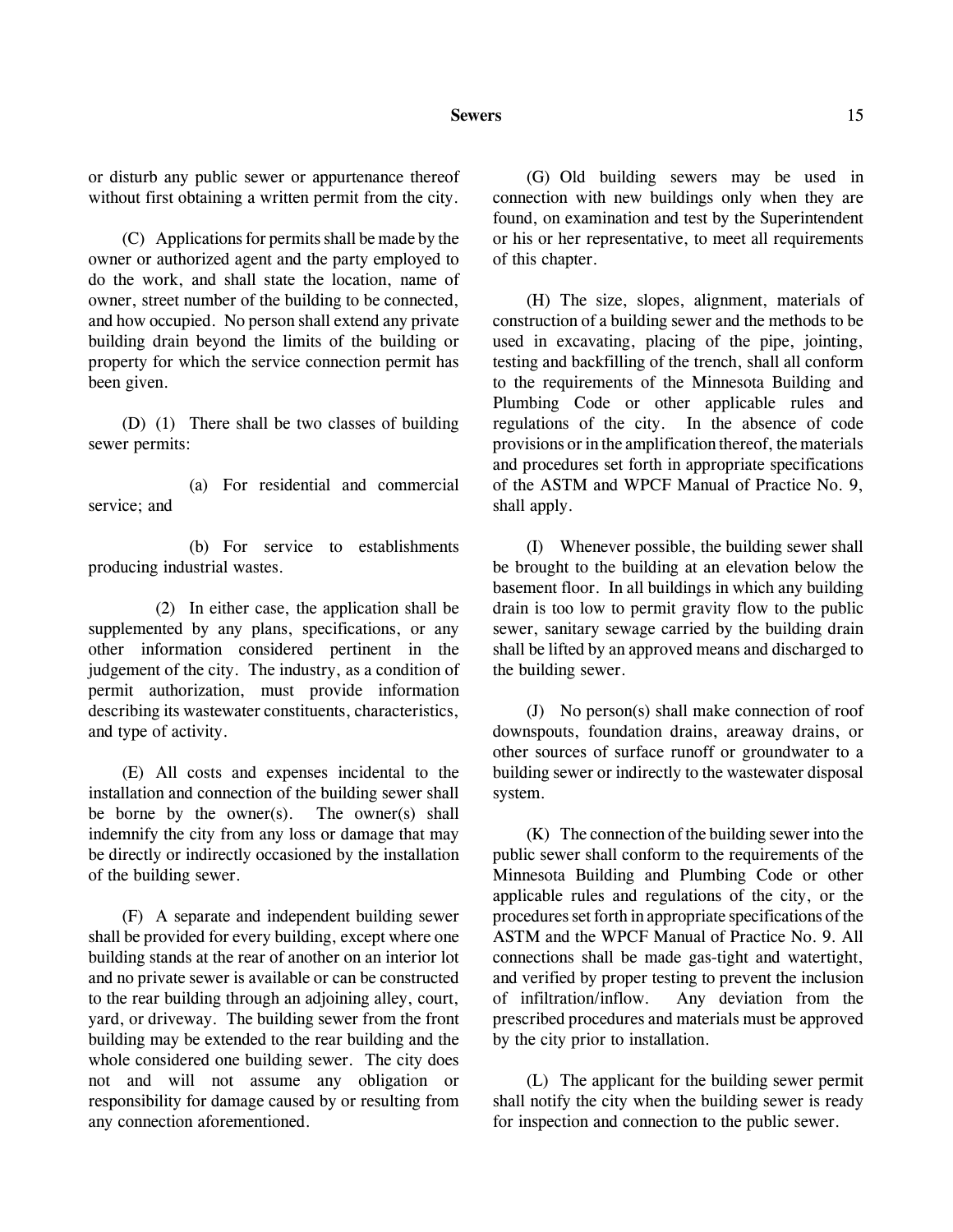The connection and inspection shall be made under the supervision of the Superintendent or authorized representative thereof.

(M) All excavations for building sewer installation shall be adequately guarded with barricades and lights so as to protect the public from hazard. Streets, sidewalks, parkways, and other public property disturbed in the course of work, shall be restored in a manner satisfactory to the city.

(N) No person shall make a service connection with any public sewer unless regularly licensed under this chapter to perform the work, and no permit shall be granted to any person, except a regularly licensed person.

(O) Any person desiring a license to make a service connection with public sewers, shall apply in writing to the City Council with satisfactory evidence that the applicant or employer is trained or skilled in the business and qualified to receive a license. All applications shall be referred to the Superintendent for recommendations to the Council. If approved by the Council, the license shall be issued by the City Clerk upon filing of a bond as hereinafter provided.

(P) No license shall be issued to any person until a \$5,000 bond to the city, approved by the Council, is filed with the Administrator/Clerk-Treasurer conditioned that the licensee will indemnify and save harmless the city from all suits, accidents and damage that may arise by reason of any opening in any street, alley or public ground, made by the licensee or by those in the licensee's employment for any purpose whatever, and that the licensee will replace and restore the street and alley over the opening to the condition existing prior to installation, adequately guard with barricades and lights and will keep and maintain the same to the satisfaction of the Superintendent, and shall conform in all respects to the rules and regulations of the Council relative thereto, and pay all fines that may be imposed on the licensee by law.

(Q) The Council may suspend or revoke any license issued under this section for any of the following causes:

(1) Giving false information in connection with the application for a licensee;

(2) Incompetence of the licensee; or

(3) Willful violation of any provisions of this section or any rule or regulation pertaining to the making of service connections.

(Prior Code, § 6.36) Penalty, see § 10.99

# **§ 52.20 PUBLIC SERVICES; PROHIBITED DISCHARGE.**

(A) No person(s) shall discharge or cause to be discharged any unpolluted water such as storm water, ground water, roof runoff, surface drainage, or non-contact cooling water to any sanitary sewer.

(B) Storm water and all other unpolluted drainage shall be discharged to the sewers as are specifically designed as storm sewers or to a natural outlet approved by the city and other regulatory agencies. Industrial cooling water or unpolluted process waters may be discharged to a storm sewer or natural outlet on approval of the city and upon approval and the issuance of a discharge permit by the MPCA.

(C) No person(s) shall discharge or cause to be discharged any of the following described waters or wastes to any public sewers:

(1) Any liquids, solids, or gases which by reason of either their nature or quantity are, or may be, sufficient either alone or by interaction with other substances to cause fire or explosion or be injurious in any other way to the wastewater disposal system or to the operation of the system. Prohibited materials include, but are not limited to, gasoline, kerosene, naphtha, benzene, toluene, xylene, ethers, alcohols, ketones, aldehydes, peroxides, chlorates, perchlorates, bromates, carbides, hydrides and sulfides.

(2) Solid or viscous substances which will cause obstruction to the flow in a sewer or other interference with the operation of the wastewater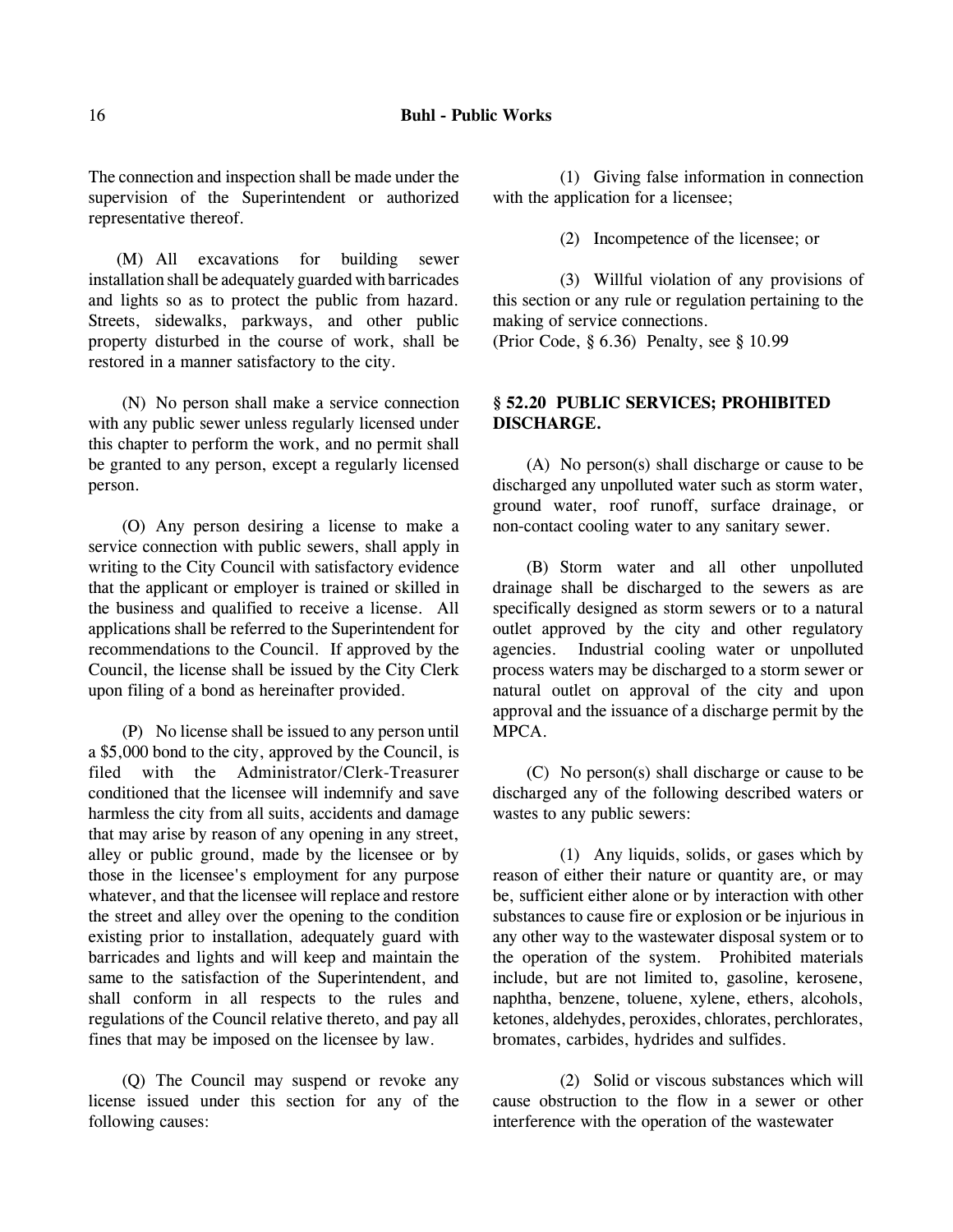#### **Sewers** 17

treatment facilities such as, but not limited to, grease, garbage with particles greater than half an inch in any dimension, animal guts or tissues, paunch manure, bones, hair, hides or fleshings, entrails, whole blood, feathers, ashes, cinders, sand, spent lime, stone or marble dust, metal, glass, straw, shavings, grass clippings, rags, spent grains, spent hops, waste paper, wood, plastic, asphalt residue from refining or processing of fuel or lubricating oil, mud, or glass grindings or polishing wastes.

(3) Any wastewater having a pH of less than 5.0 or greater than 9.5 or having any other corrosive property capable of causing damage or hazard to structures, equipment, and personnel of the wastewater disposal system.

(4) Any wastewater containing toxic pollutants in sufficient quantity, either singly or by interaction with other pollutants, to inhibit or disrupt any wastewater treatment process, constitute a hazard to humans or animals, or create a toxic effect in the receiving waters of the wastewater disposal system. A toxic pollutant shall include but not be limited to any pollutant identified pursuant to Section 307(a) of the Act.

(D) (1) The following described substances, materials, water, or wastes shall be limited in discharges to municipal systems to concentrations or quantities which will not harm either sewers, the wastewater treatment works, treatment process or equipment, will not have an adverse effect on the receiving stream and/or soil, vegetation, and ground water, or will not otherwise endanger lives, limb, public property or constitute a nuisance. The Superintendent, upon consultation with the City Council, may set limitations lower than limitations established in the regulations below if, in their opinion, the more severe limitations are necessary to meet the objectives.

(2) In forming their opinion as to the acceptability of wastes, the Superintendent and City Council will give consideration to factors such as the quantity subject waste in reaction to flows and

velocities in the materials of construction of the sewers, nature of the sewage treatment process, the city's NPDES and/or SDS permit, capacity of the sewage treatment plant, degree of treatment of wastes in the sewage treatment plant, and other pertinent factors. The limitations or restrictions on materials or characteristics of waste or wastewater discharged to the sanitary sewer which shall not be violated without approval of the Superintendent are as follows:

(a) Any wastewater having a temperature greater than 150° F, or 65° C, or causing, individually or in combination with other wastewater, the influent at the wastewater treatment plant to have a temperature exceeding 104° F, or 40° C, or having heat in amounts which will inhibit biological activity in the wastewater treatment works resulting in interference therein;

(b) Any wastewater containing fats, wax, grease or oils, whether emulsified or not, in excess of 100 or containing substances which may solidify or become viscous at temperatures between  $32^\circ$  F and  $150^\circ$  F, or  $0^\circ$  C and  $65^\circ$  C, and any wastewater containing oil and grease concentrations of mineral origin of greater than 100 mg/l, whether emulsified or not;

(c) Any quantities of flow, concentration, or both which constitute a "slug," as defined herein;

(d) Any garbage not properly shredded, as defined herein. Garbage grinders may be connected to sanitary sewers from homes, hotels, institutions, restaurants, hospitals, catering establishments, or similar places where garbage originates from the preparation of food on the premises or when served by caterer;

(e) Any noxious or malodorous liquids, gases, or solids which either singly or by interaction with other wastes are capable of creating a public nuisance or hazard to life, or are sufficient to prevent entry into the sewers for their maintenance and repair;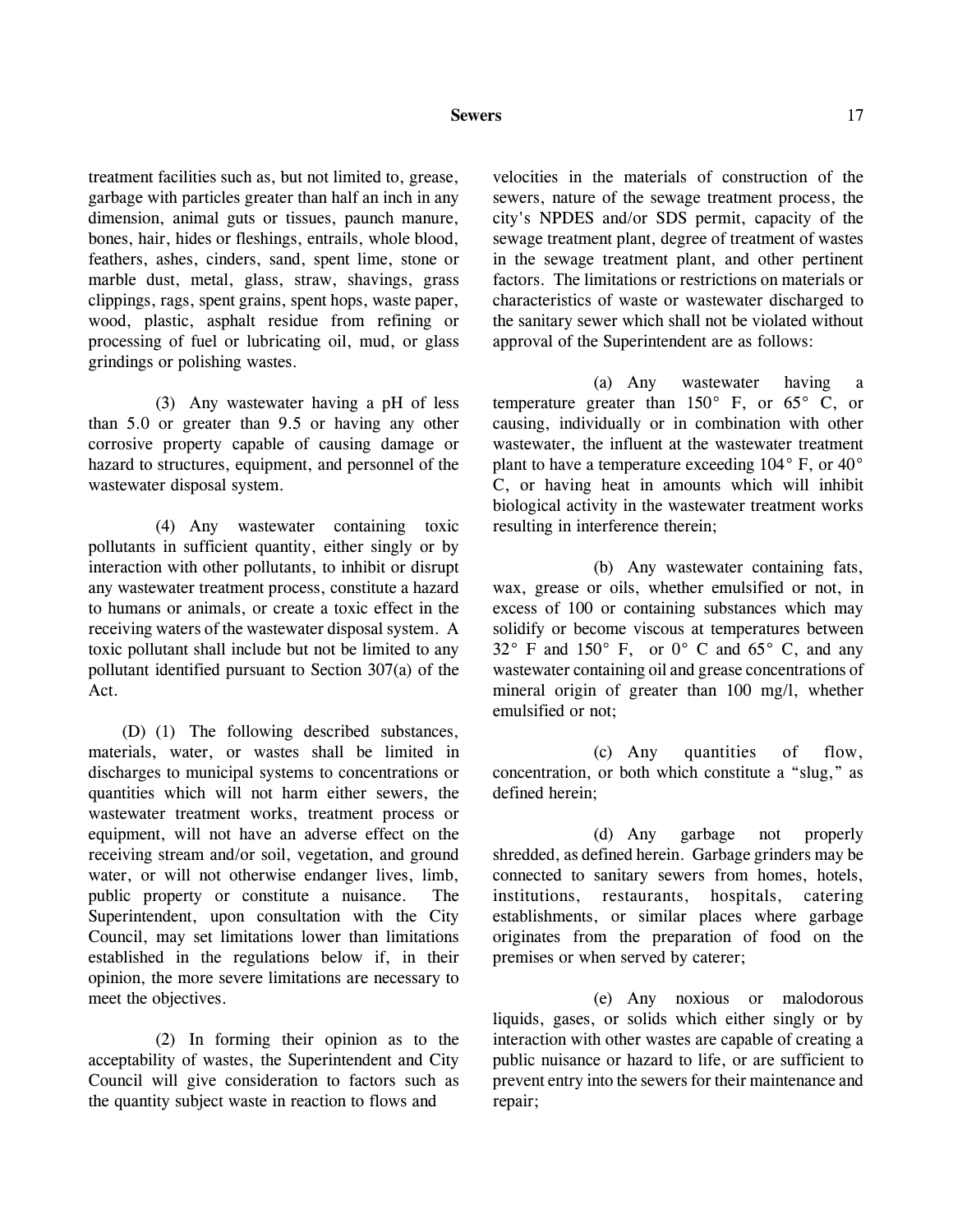#### 18 **Buhl - Public Works**

(f) Any wastewater with objectionable color not removed in the treatment process, such as, but not limited to dye wastes and vegetable tanning solutions;

(g) Non-contact cooling water or unpolluted storm, drainage, or ground water;

(h) Wastewater containing inert suspended solids (such as, but not limited to Fullers earth, lime slurries, and lime residues) or of dissolved solids (such as, but not limited to sodium chloride and sodium sulfate) in quantities that would cause disruption with the wastewater disposal system;

(i) Any radioactive wastes or isotopes of the half-life or concentration as may exceed limits established by the city in compliance with applicable state or federal regulations;

(j) Any waters or wastes containing any substances as specified by the Minnesota Pollution Control Agency to the degree that any material received in the composite wastewater at the wastewater treatment works in excess of the limits set by the city for the materials.

(k) Any wastewater which creates conditions at or near the wastewater disposal system which violates any statue, rule, regulation, or ordinance of any regulatory agency, or state or federal regulatory body.

(l) Any waters or wastes containing BOD or suspended solids of the character and quantity that unusual attention or expense is required to handle the materials at the wastewater treatment works, except as may be permitted by specific written agreement subject to the provisions of division (Q) below.

(E) (1) If any waters or wastes are discharged or are proposed to be discharged to the public sewers which contain substances or possess the characteristics enumerated in division (D), and/or which in the judgement of the Superintendent upon consultation

with the City Council may have a deleterious effect upon the wastewater treatment facilities processes, equipment, receiving waters and/or soil, vegetation, and ground water, or which otherwise create a hazard to life or constitute a public nuisance, the city may:

(a) Reject the wastes;

(b) Require pretreatment to an acceptable condition for discharge to the public sewers, pursuant to Section 307(b) of the Act and all addendums thereof;

(c) Require control over the quantities and rates of discharge; and/or

(d) Require payment to cover the added costs of handling, treating, and disposing of wastes not covered by existing taxes or sewer charges.

(2) If the city permits the pretreatment or equalization of waste flows, the design, installation, and maintenance of the facilities and equipment shall be made at the owners' expense, and shall be subject to the review and approval of the city pursuant to the requirements of the MPCA.

(F) No user shall increase the use of process water or, in any manner, attempt to dilute a discharge as a partial or complete substitute for adequate treatment to achieve compliance with the limitations contained in divisions (C) and (D) above, or contained in the national categorical pretreatment standards or any state requirements.

(G) Where pretreatment or flow-equalizing facilities are provided or required for any waters or wastes, they shall be maintained continuously in satisfactory and effective operation at the expense of the owner(s).

(H) (1) Grease, oil, and sand interceptors shall be provided when, in the opinion of the Superintendent, they are necessary for the proper handling of liquid wastes containing floatable grease in excessive amounts, as specified in division (D)(2),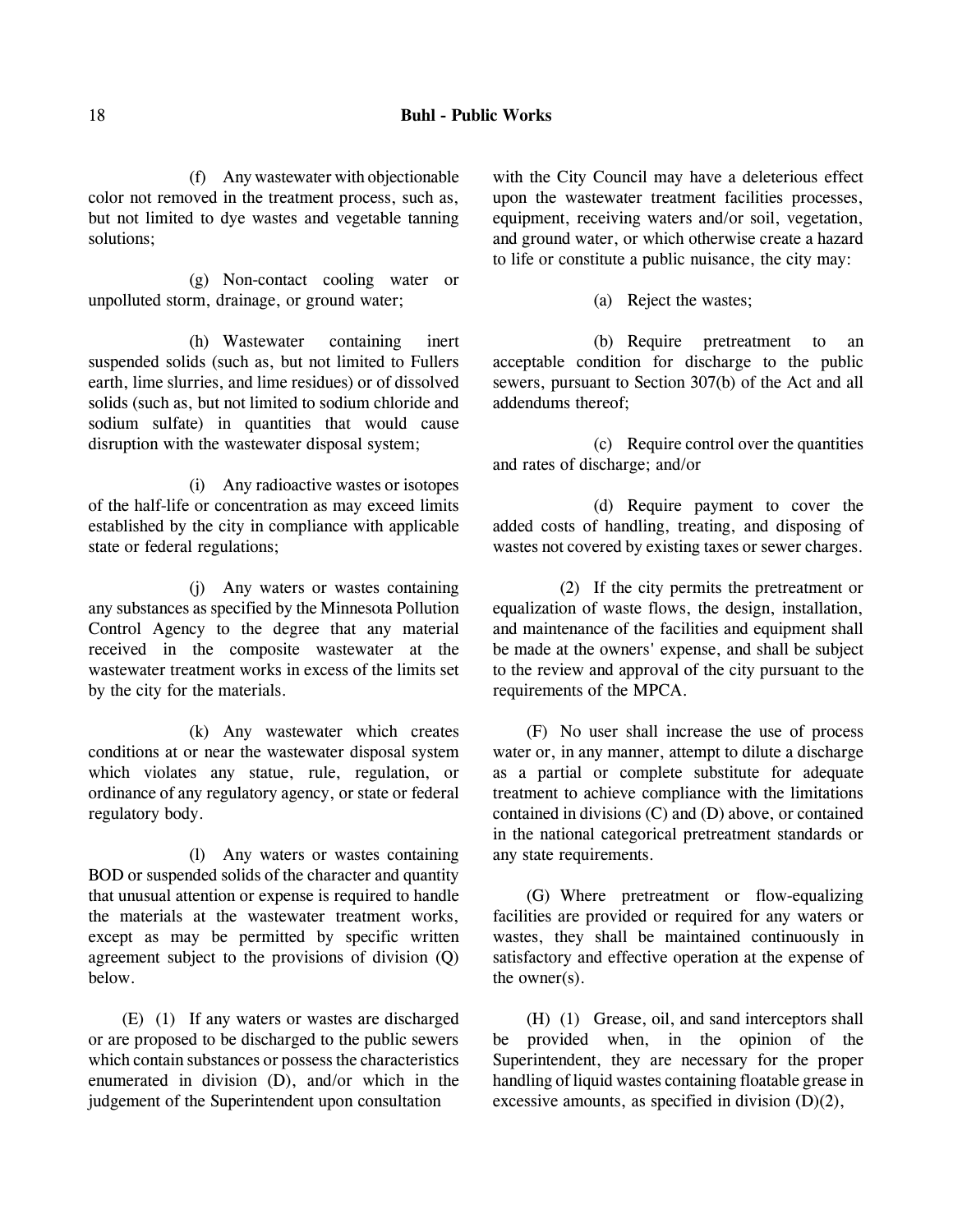#### **Sewers** 19

any flammable wastes, as specified in division (C)(1), sand, or other harmful ingredients, except that the interceptors shall not be required for private living quarters or dwelling units. All interceptors shall be of the type to be readily and easily accessible for cleaning and inspection.

(2) In the maintaining of these interceptors, the owner(s) shall be responsible for the proper removal and disposal of the captured materials by appropriate means, and shall maintain a record of dates and means of disposal which are subject to review by the Superintendent. Any removal and hauling of the collecting materials not performed by the owner's personnel must be performed by a currently licensed waste disposal firm.

(I) Where required by the city, the owner of any property serviced by a building sewer carrying industrial wastes shall install a suitable structure, or control manhole, with the necessary meters and other appurtenances in the building sewer to facilitate observation, sampling, and measurement of wastes. The structure shall be accessible and safety loaded, and shall be constructed in accordance with plans approved by the city. The structure shall be maintained by the owner to be safe and accessible at all times.

(J) (1) The owner of any property serviced by a building sewer carrying industrial wastes may, at the discretion of the city, be required to provide laboratory measurements, tests, or analyses of waters or wastes to illustrate compliance with this chapter and any special condition for discharge established by the city or regulatory agencies having jurisdiction over the discharge.

(2) The number, type, and frequency of sampling and laboratory analyses to be performed by the owner shall be as stipulated by the city. The industrial user must supply a complete analysis of the constituents of the wastewater discharge to assure that compliance with federal, state, and local standards are being met.

(3) The owner shall report the results of measurements and laboratory analyses to the city at the times and in the manner as prescribed by the city. The owner shall bear the expense of all measurements, analyses and reporting required by the city.

(4) At the times as deemed necessary, the city reserves the right to take measurements and samples for analysis by an independent laboratory.

(K) All measurements, tests, and analyses of the characteristics of waste and wastes to which reference is made in this chapter shall be determined in accordance with the latest edition of *Standard Method for the Examination of Water and Wastewater,* published by the American Public Health Association. Sampling methods, location, times, duration, and frequencies are to be determined on an individual basis subject to approval by the Superintendent.

(L) (1) Where required by the city, the owner of any property serviced by a sanitary sewer shall provide protection from an accidental discharge of prohibited materials or other substances regulated by this chapter.

(2) Where necessary, facilities to prevent accidental discharges of prohibited materials shall be provided and maintained at the owner's expense.

(3) Detailed plans showing facilities and operatic procedures to provide this protection shall be submitted to the Superintendent for review and approval prior to construction of the facility. Review and approval of the plans and operating procedure shall not relieve any user from the responsibility to modify the user's facility as necessary to meet the requirements of this chapter.

(4) Users shall notify the Superintendent immediately upon having a slug or accidental discharge of substances of wastewater in violation of this chapter to enable countermeasures to be takes by the Superintendent to minimize damage to the wastewater treatment works.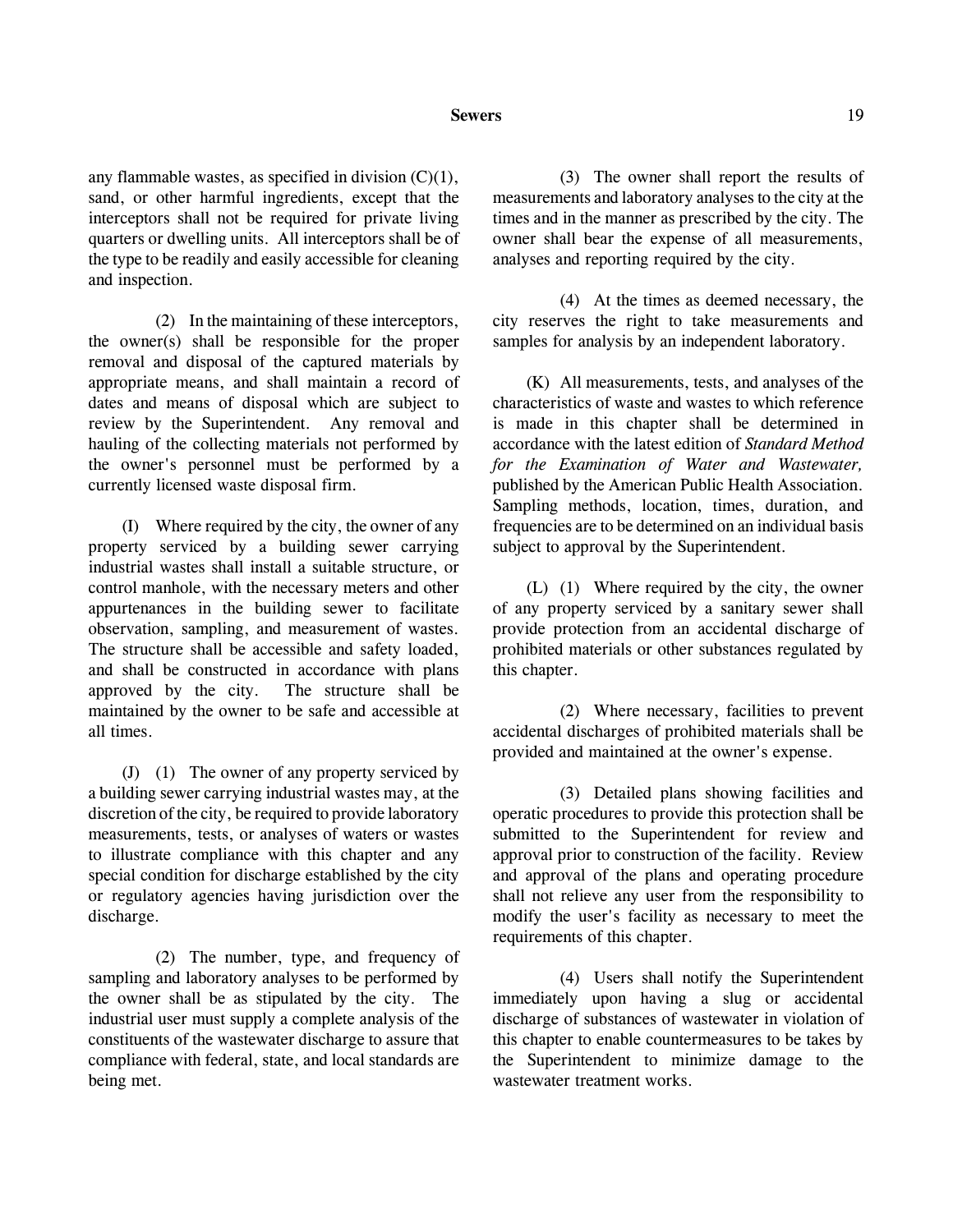#### 20 **Buhl - Public Works**

(5) The notification will not relieve any user of any liability for any expense, loss, or damage to the wastewater treatment system or treatment process, or for any fines imposed on the city on account thereof under any state and federal law.

(6) Employees shall insure that all employees who may cause or discover a discharge, are advised of the emergency notification procedure.

(M) (1) No person, having charge of any building or other premises which drains into the public sewer, shall permit any substances or matter which may form a deposit or obstruction to flow or pass into the public sewer.

(2) Within ten days after receipt of written notice from the city, the owner shall install a suitable and sufficient catch basin or waste trap, or if one already exists, shall clean out repair or alter the same, and perform other work as the Superintendent may deem necessary.

(3) Upon the owner's refusal or neglect to install a catch basin or waste trap or to clean out, repair, or alter the same after the period of ten days, the Superintendent may cause the work to be completed at the expense of the owner or representative thereof.

(N) (1) Whenever any service connection becomes clogged, obstructed, broken, or out of order, or detrimental to the use of the public sewer, or unfit for the purpose of drainage, the owner shall repair or cause the work to be done as the Superintendent may direct.

(2) Each day after ten days that a person neglects or fails to so act shall constitute a separate violation of this section, and the Superintendent may then cause the work to be done, and recover from the owner or agent the expense thereof by an action in the name of the city.

(O) The owner or operator of any motor vehicle washing or servicing facility shall provide and maintain in serviceable condition at all times, a catch basin or waste trap in the building drain system to prevent grease, oil, dirt, or any other mineral deposit from entering the public sewer system.

(P) In addition to other penalties that may be imposed for violation of this chapter, the city may assess against any person the cost of repairing or restoring sewers or associated facilities damaged as a result of discharge of prohibited wastes by the person, and may collect the assessment as an additional charge for the use of the public sewer system or in any other manner deemed appropriate by the city.

(Q) No statement contained in this section shall be construed as preventing any special agreement or arrangement between the city and any industrial concern whereby an industrial waste of unusual strength or character may be accepted by the city for treatment, subject to payment therefore by the industrial concern, providing that national categorical pretreatment standard and the city's NPDES and/or state disposal system permit limitations are not violated.

(Prior Code, § 6.37)

# **§ 52.21 DAMAGING WASTEWATER FACILITIES.**

No person(s) shall maliciously, willfully, or negligently break, damage, destroy, uncover, deface, or tamper with any structure, appurtenance, or equipment which is part of the wastewater facilities. (Prior Code, § 6.38) Penalty, see § 10.99

### **§ 52.22 RATE SCHEDULE FOR CHANGES.**

Each user of sewer service shall pay the charge(s) applicable to the type of service, and in accordance with the provisions herein. (Prior Code, § 6.39)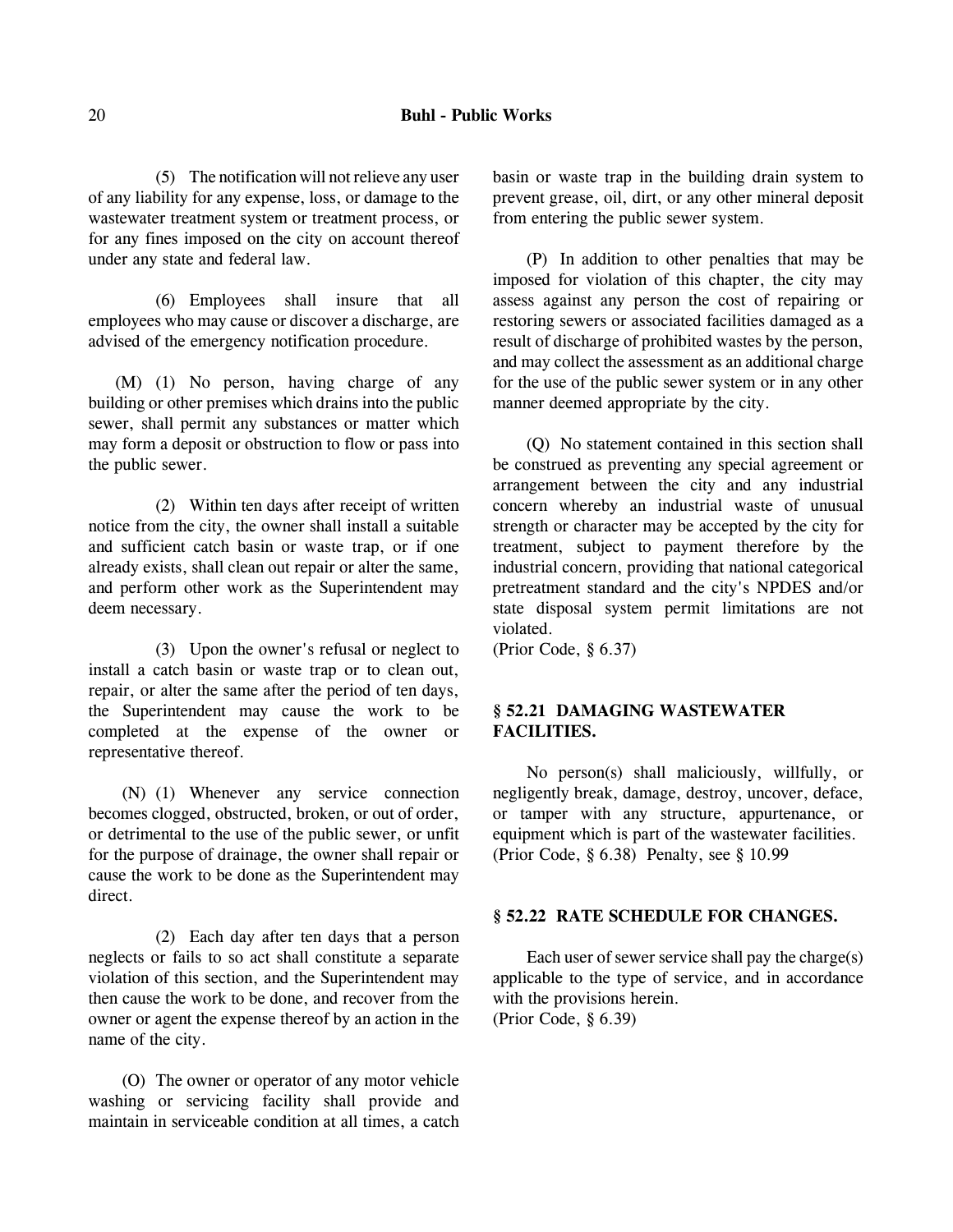# **§ 52.23 INSPECTORS; POWERS AND DUTIES.**

(A) The Superintendent or other duly authorized employees of the city, bearing proper credentials and identification, shall be permitted to enter all properties for the purpose of inspection, observation, measurement, sampling, and testing pertinent to the discharges to the city's sewer system in accordance with the provisions of this chapter.

(B) The Superintendent or other duly authorized employees are authorized to obtain information concerning industrial processes which have a direct bearing on the type and source of discharge to the wastewater collection system. An industry may withhold information considered confidential, however, the industry must establish that the revelation to the public of the information in question, might result in an advantage to competitors.

(C) While performing necessary work on private properties, the Superintendent or duly authorized employees of the city shall observe all safety rules applicable to the premises established by the company, and the company shall be held harmless for injury or death to the city employees and the city shall indemnify the company against loss or damage to its property by city employees and against liability claims and demands for personal injury or property damage asserted against the company and growing out of the gauging and sampling operation, except as such may be caused by negligence or failure of the company to maintain safe conditions, as required in § 52.20(I).

(D) The Superintendent or other duly authorized employees of the city bearing proper credentials and identification shall be permitted to enter all private properties through which the city holds a negotiated easement for the purposes of, but not limited to industrial inspection, observation, measurement, sampling, repair, and maintenance of any portion of the wastewater facilities lying within the easement. All entry and subsequent work, if any, on the

easement, shall be done in full accordance with the terms of the negotiated easement pertaining to the private property involved. (Prior Code, § 6.40)

#### **§ 52.24 VIOLATIONS AND LIABILITIES.**

(A) Any person found to be violating any provision of §§ 52.15 through 52.23 shall be served by the city with written notice stating the nature of the violation and providing a reasonable time limit for the satisfactory correction thereof. The offender shall, within the period of time stated in the notice, permanently cease all violations.

(B) Any person violating any of the provisions of this subchapter shall become liable to the city for any expense, loss, or damage occasioned by the city by reason of the violation.

(Prior Code, § 6.41)

#### *SERVICE CHARGE SYSTEM*

#### **§ 52.35 DEFINITIONS.**

For the purpose of this subchapter, the following definitions shall apply unless the context clearly indicates or requires a different meaning.

*ADMINISTRATION.* Those fixed costs attributable to administration of the wastewater treatment works. Examples are billing and associated bookkeeping and accounting costs.

*BOD5*or *BIOCHEMICAL OXYGEN DEMAND.* The quantity of oxygen utilized in the biochemical oxidation of organic matter under standard laboratory procedure in five days at 20° C, expressed in milligrams per liter.

*CITY.* The area within the corporate boundaries of Buhl, Minnesota, as presently established or as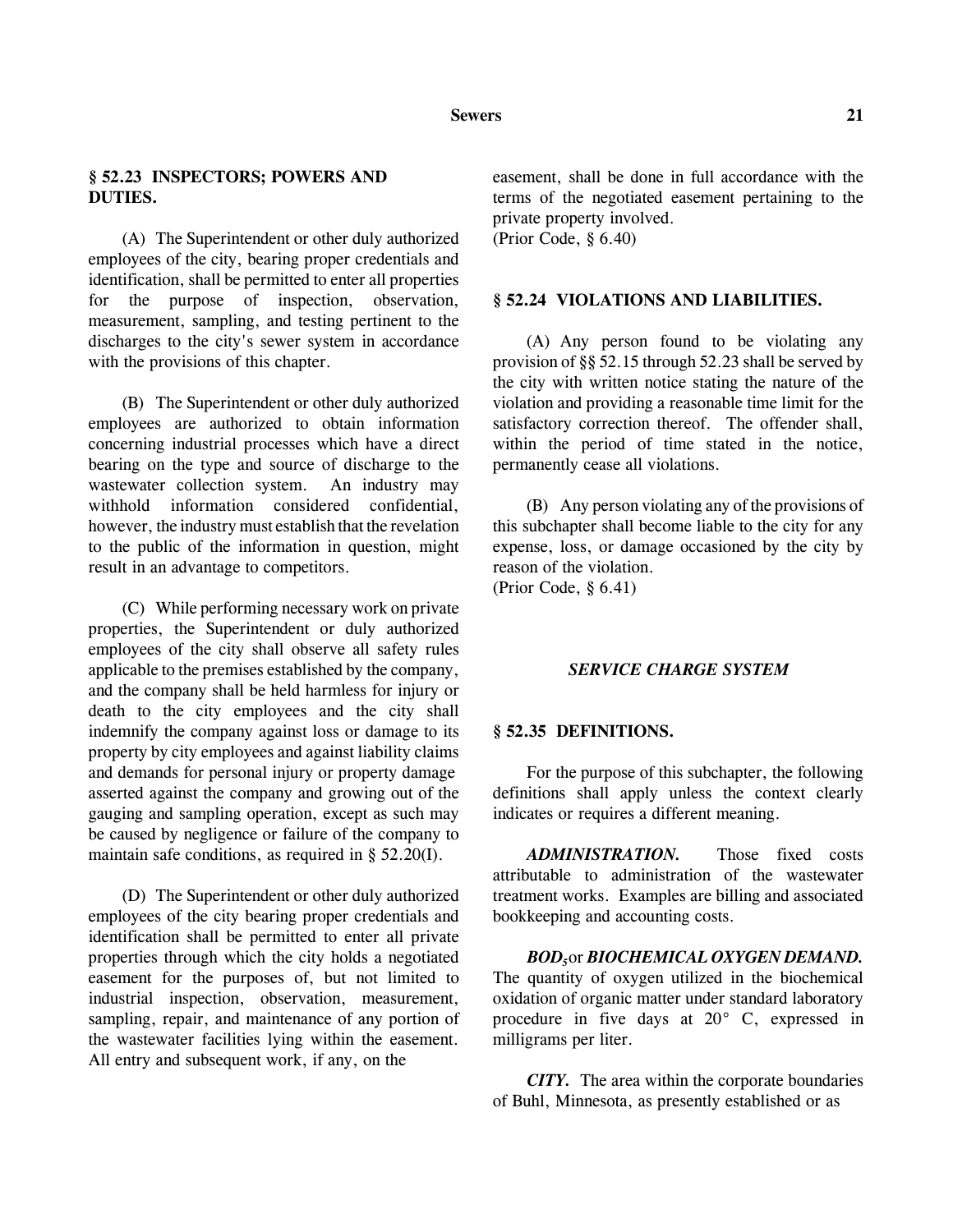amended by ordinance or other legal action at a future time. When used herein, *CITY* may also refer to the City Council or its authorized representative.

*COMMERCIAL USER.* Any place of business which discharges sanitary waste as distinct from industrial wastewater.

*COMMERCIAL WASTEWATER.* Domestic wastewater emanating from a place of business as distinct from industrial wastewater.

*DEBT SERVICE CHARGE.* A charge levied on users of wastewater treatment facilities for the cost of repaying money bonded to construct the facilities.

*NORMAL DOMESTIC STRENGTH WASTEWATER.* Wastewater that is primarily produced by residential users, with  $BOD<sub>5</sub>$ concentrations not greater than 240 mg/l and suspended solids concentrations not greater than 230 mg/l.

*EXTRA STRENGTH WASTE.* Wastewater having a  $BOD<sub>5</sub>$  and/or TSS greater than domestic waste as defined herein and not otherwise classified as an incompatible waste.

*GOVERNMENT USER.* Users which are units, agencies, or instrumentalities of federal, state, or local government discharging normal domestic strength wastewater.

*INCOMPATIBLE WASTE.* Waste that either singly or by interaction with other wastes interferes with any waste treatment process, constitutes a hazard to humans or animals, creates a public nuisance or creates any hazard in the receiving waters of the wastewater treatment works.

#### *INDUSTRIAL USERS* or *INDUSTRIES.*

(1) Entitles that discharge into a publiclyowned wastewater treatment works, liquid wastes resulting from the processes employed in industrial or manufacturing processes, or from the development of any natural resources. These are identified in the *Standard Industrial Classification Manual*, 1972, Office of Management and Budget, as amended and supplemental under one of the following divisions:

- (a) Agriculture, Forestry and Fishing;
- (b) Mining;
- (c) Manufacturing;

(d) Transportation, Communication, Electric, Gas and Sanitary Sewers; and

(e) Services.

(2) Any non-government user of a publiclyowned treatment works which discharges wastewater to the treatment works which contains toxic pollutants or poisonous solids, liquids, or gases in sufficient quantity either singly or by interaction with other wastes, to contaminate the sludge of any municipal systems, or to injure or to interfere with any sewage treatment process, or which constitutes a hazard to humans or animals, creates a public nuisance, or creates any hazard in or has an adverse effect on the waters receiving any discharge from the treatment works.

*INDUSTRIAL WASTEWATER.* The liquid processing wastes from an industrial manufacturing process, trade or business including but not limited to all *Standard Industrial Classification Manual* divisions A, B, D, E, and I manufacturing as distinct from domestic wastewater.

*INSTITUTIONAL USER.* Users other than commercial, governmental, industrial, or residential users, discharging primarily normal domestic strength wastewater. A non-profit organization is an example of an *INSTITUTIONAL USER.*

*MAY.* The act is permissive.

*OPERATION AND MAINTENANCE.* Activities required to provide for the dependable and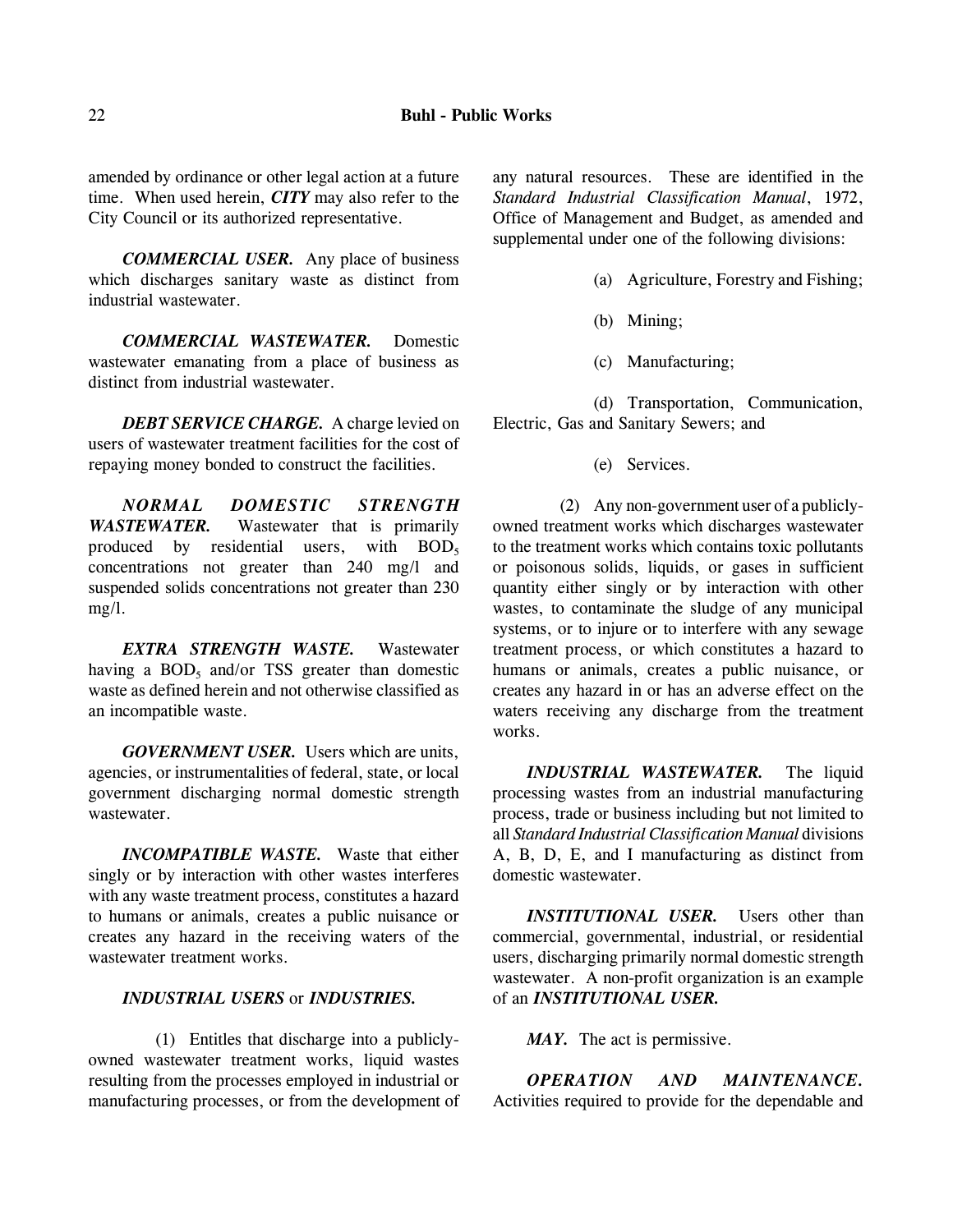#### **Sewers** 23

economical functioning of the treatment works, throughout the design or useful life, which ever is longer of the treatment works, and at the level of performance for which the treatment works were constructed. *OPERATION AND MAINTENANCE* includes replacement.

*OPERATION AND MAINTENANCE COSTS.* Expenditures for operation and maintenance, including replacement.

*PUBLIC WASTEWATER COLLECTION* **SYSTEM.** A system of sanitary sewers owned, maintained, operated, and controlled by the city.

*REPLACEMENT.* Obtaining and installing of equipment, accessories, or appurtenances which are necessary during the design life or useful life, whichever is longer, of the treatment works to maintain the capacity and performance for which the works were designed and constructed.

*REPLACEMENT COSTS.* Expenditures for replacement.

*RESIDENTIAL USER.* A user of the treatment facilities whose premises or building is used primarily as a residence for one or more persons, including dwelling units such as detached and semi-detached housing, apartments and mobile homes, and which discharges are primarily normal domestic strength sanitary wastes.

*SANITARY SEWER.* A sewer intended to carry only liquid and water carried wastes from residences, commercial buildings, industrial plants, and institutions, together with minor quantities of ground, storm, and surface waters which are not admitted intentionally.

*SEWER SERVICE CHARGE.* The aggregate of all charges, including charges for operation, maintenance, replacement, debt service, and other sewer related charges that are billed periodically to users of the city's wastewater treatment facilities.

*SEWER SERVICE FUND.* A fund into which income from sewer service charges is deposited along with other income, including taxes intended to retire debt incurred through capital expenditure for wastewater treatment. Expenditure of the sewer service fund will be for operation, maintenance and replacement costs, and to retire debt incurred through capital expenditure for wastewater treatment.

*SHALL.* The act is mandatory.

*SLUG.* Any discharge of water or wastewater which in concentration of any given constituent or in quantity of flow exceeds for any period of duration longer than 15 minutes more than five times the average 24-hour concentration or flows during normal operation and shall adversely affect the collection system and/or performance of the wastewater treatment works.

*STANDARD INDUSTRIAL CLASSIFICATION MANUAL.* Office of Management and Budget, 1972.

*SS, SUSPENDED SOLIDS, TSS* or *TOTAL SUSPENDED SOLIDS.* The total suspended matter that either floats on the surface or is in suspension in water, wastewater or other liquids, and is removable by laboratory filtering as prescribed in *Standard Methods for the Examination of Water and Wastewater*, latest edition, and referred to as "non-filterable residue."

**TOXIC POLLUTANT.** The concentration of any pollutant or combination of pollutants, as defined in standards issued pursuant to Section 307(a) of the Act, which upon exposure to or assimilation into any organism which cause adverse effects.

*USER CHARGE.* A charge levied on users of a treatment works for the user's proportionate share of the cost of operation and maintenance, including replacement.

*USERS.* Those residential, commercial, governmental, institutional, and industrial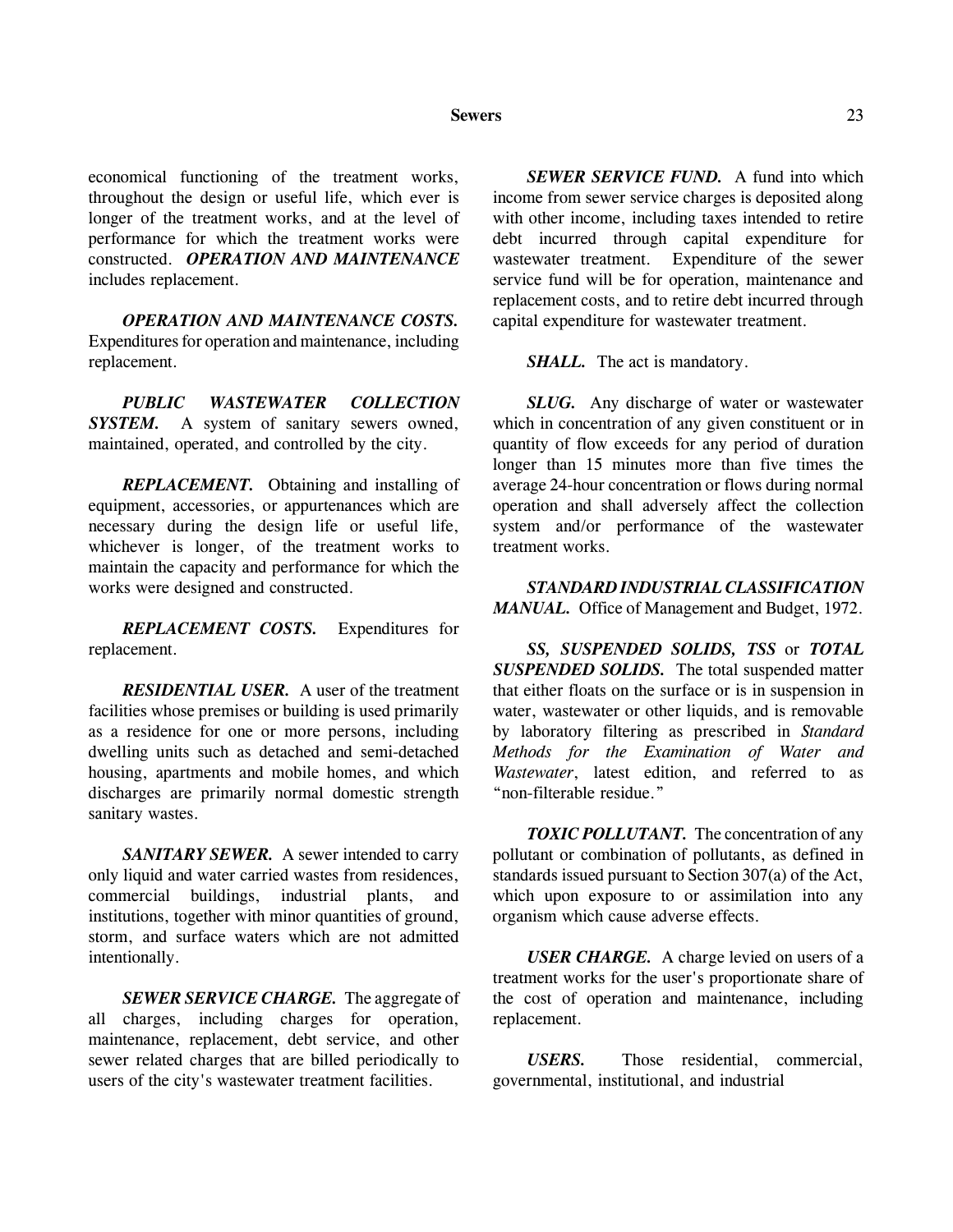establishments which are connected to the public sewer collection system.

*WASTEWATER.* The spent water of a community, also referred to as "sewage." From the standpoint of source it may be a combination of the liquid and water-carried wastes from residences, commercial buildings, industrial plants, and institutions together with any ground water, surface water, and storm water that may be present.

*WASTEWATER TREATMENT WORKS* or *TREATMENT WORKS.* An arrangement of any devices, facilities, structures, equipment, or processes owned or used by the city for the purpose of the transmission, storage, treatment, recycling, and reclamation of municipal sewage, domestic sewage, or industrial wastewater, or structures necessary to recycle or reuse water including interceptor sewers, outfall sewers, collection sewers, pumping, power and other equipment and their appurtenances, extensions, improvements, remodeling, additions and alterations thereof; elements essential to provide a reliable recycled water supply such as standby treatment units and clear well facilities; and any works including land which is an integral part of the treatment process or is used for ultimate disposal of residues resulting from the treatment.

(Ord. 162, passed 12-30-85)

#### **§ 52.36 ESTABLISHMENT OF CHARGES.**

(A) The city hereby establishes a sewer service charge system whereby all revenue collected from users of the wastewater treatment facilities will be used to affect all expenditures incurred for annual operation, maintenance, and replacement and for debt service on capital expenditure incurred in constructing the wastewater treatment works.

(B) Each user shall pay its proportionate share of operation maintenance and replacement costs of the treatment works, based on the users proportionate contribution to the total wastewater loading from all users.

(C) Each user shall pay debt service charges to retire local capital costs as determined by the City Council.

(D) Sewer rates and charges to users of the wastewater treatment facility shall be determined and fixed in a sewer service charge system developed according to the provisions herein.

(E) Revenues collected for the sewer service shall be deposited in a separate fund known as "The Sewer Service Fund." Income from revenues collected will be expended to offset the cost of operation, maintenance and equipment replacement for the facility and to retire the debt for capital expenditure.

(F) Sewer service charges and the Sewer Service Fund will be administrated in accordance with the provisions § 52.39.

(Ord. 162, passed 12-30-85)

# **§ 52.37 CHARGES; USER CLASSIFICATION AND COST CALCULATION.**

(A) *User classification.*

(1) Users of the city wastewater treatment works shall be identified as belonging to one of the following user classes:

- (a) Residential;
- (b) Commercial;
- (c) Industrial;
- (d) Institutional; or
- (e) Governmental.

(2) The allocation of users to these categories for the purpose of assessing user charges and debt service charges shall be the responsibility of the Administrator/Clerk-Treasurer. Allocation of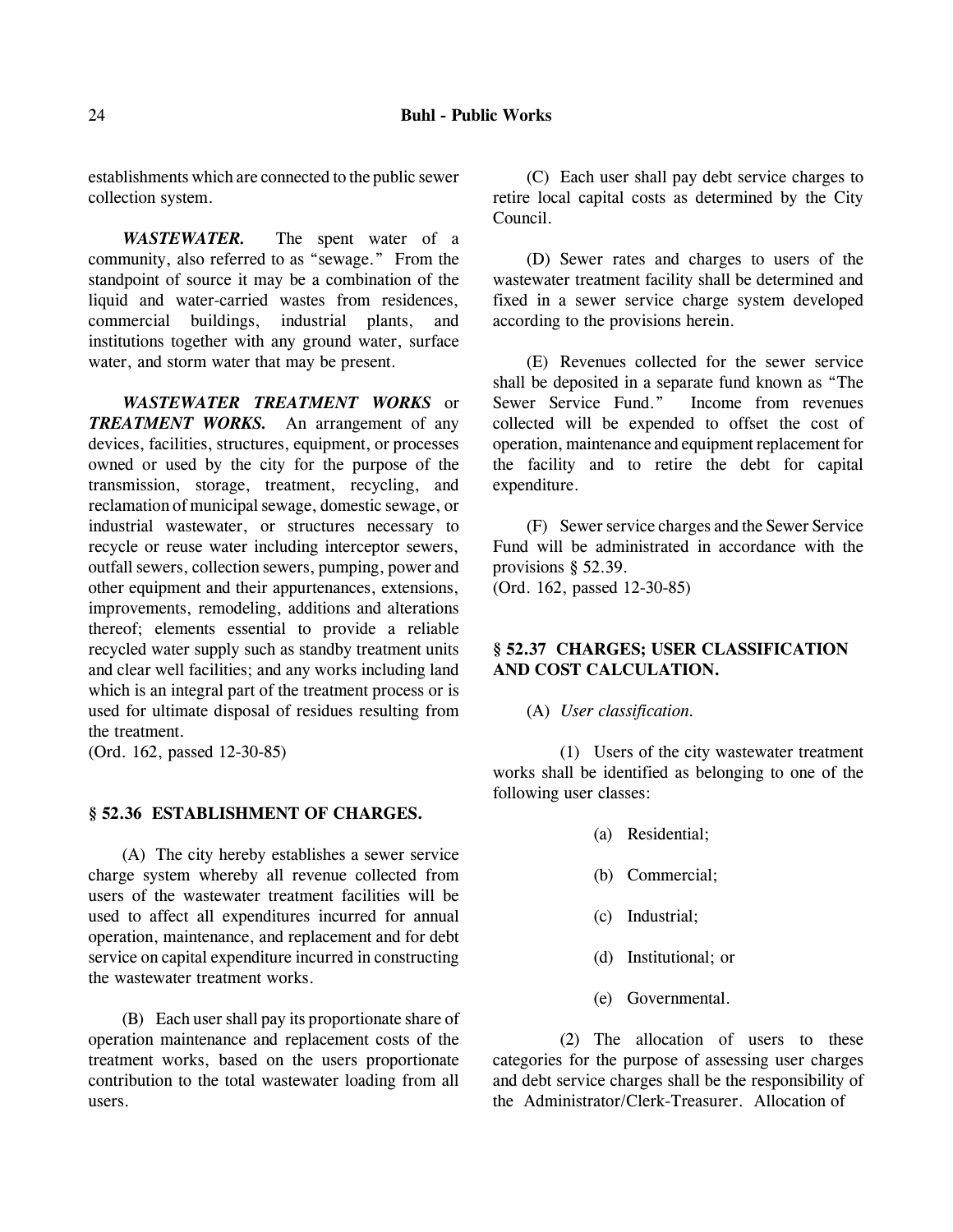#### **Sewers** 25

(B) *Operation, maintenance and replacement costs.* The user shall pay operation, maintenance, and replacement costs in proportion to the user's proportionate contribution of wastewater flows and loadings to the treatment plant, with the minimum rate for loadings of BOD and of TSS being the rate established for concentrations of 240 mg/l BOD and 230 mg/l TSS, or normal domestic strength wastewater.

(C) *Unit costs for treatment of flow, BOD, and TSS.*

(1) Unit costs for treatment of flow, BOD and TSS shall be determined and fixed annually in the sewer service charge system according to the following procedure:

(a) Determine the annual O, M and R budget;

(b) Allocate total annual O, M and R costs to flow, BOD, and TSS proportionately, according to the costs of collection, and of the specific treatment processes required to affect or reduce flow, BOD, and TSS; and

(c) Divide the O, M and R costs attributable to flow, BOD, and TSS respectively, by the total annual billable volume and loadings of flow, BOD, and TSS, to arrive at unit costs.

(2) For purposes of determining user charges, the following definitions of unit costs shall apply:

 $U_{\text{F}}$ . The unit cost for treatment of flow in \$/Kgal.

 $U_{\text{non}}$ . The unit cost for treatment of BOD in  $$/lb.$ 

U<sub>TSS</sub>. The unit cost for treatment of TSS in \$/lb.

(3) Unit costs are provided in the sewer service charge system developed with the assistance of Robert R. Wallace and Associates, Inc. Subsequent calculations of unit costs shall be according to the substantive intent of this SSCS.

(D) *Charges for normal domestic strength users.*

(1) *Calculating billable flows and loadings.* 

(a) The billable amount of flow will be calculated from the volume of metered water usage. For residential users, the per quarter billable flow shall be equal to quarterly metered water usage as averaged between the first and last quarters of the calendar year. For non-residential users discharging NDSW, billable flow shall be equal to quarterly water usage measured throughout the year.

(b) The billable amounts of BOD and TSS will be calculated from the volume of metered water usage, as determined above, where the billable quantities will be those attributable to a wastewater concentration of 240 mg/l BOD and 230 mg/l TSS, or normal domestic strength wastewater.

(2) *Calculating user charges.*

 $U_C (NDS) = (U_F X_F)$ 

 $U_c$  (NDS). The user charge for treatment of normal domestic strength wastewater.

 $U_F$ . The unit cost for treatment of flow in \$/Kgal.

**F.** The billable flow in Kgal.

(E) *Charges for users contributing wastes greater than normal domestic strength*.

(1) *Calculating billable flows and loadings.*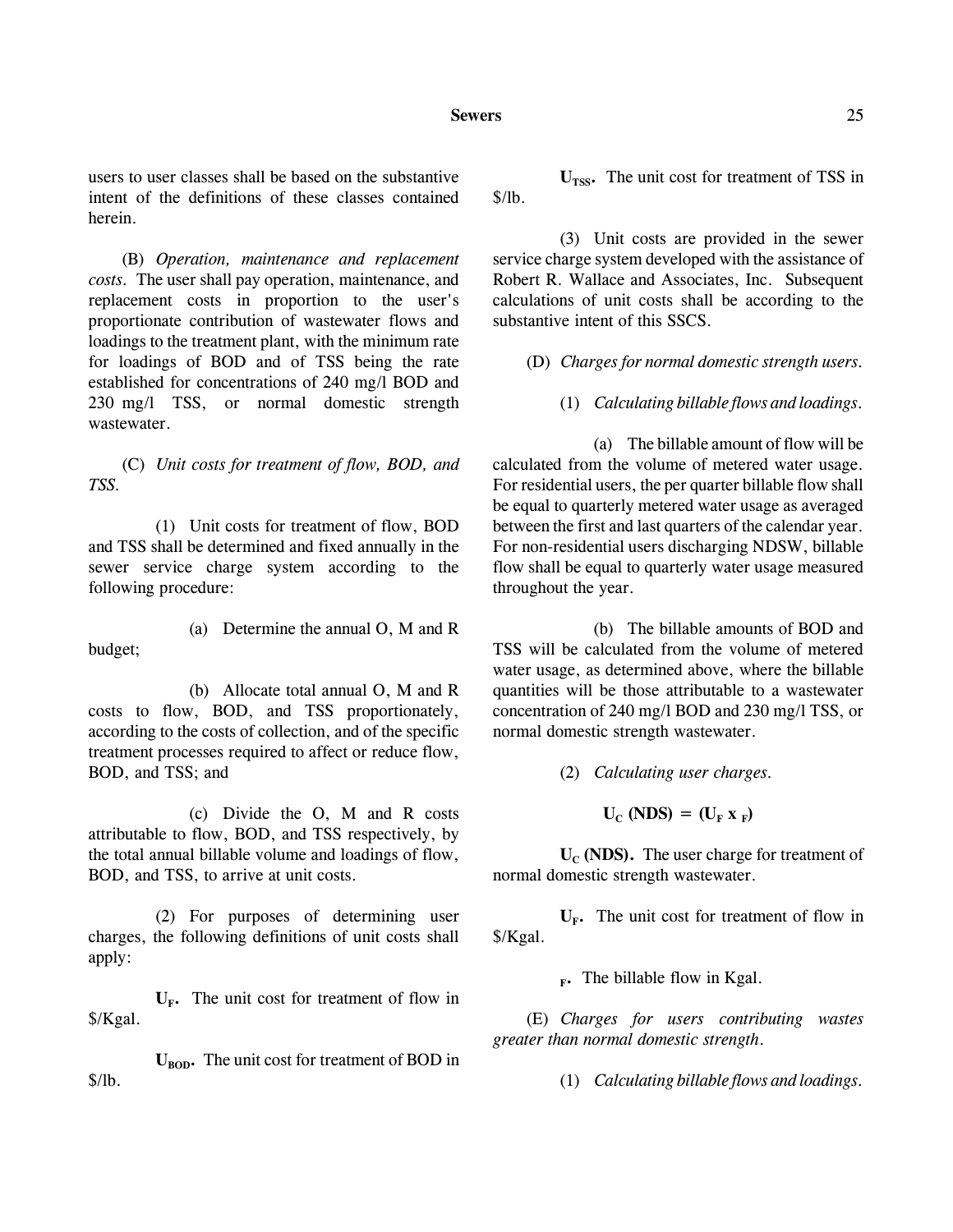(a) The billable amount of flow will be calculated from the volume of metered water usage, or at the discretion of the city, from the measurements of effluent flow at user's point of discharge. Measurements shall be according to a regular program prescribed by the city.

(b) The billable amounts of BOD and TSS will be calculated by the measurement of these wastes according to a program prescribed by the city in keeping with the latest edition of *Standard Methods for the Examination of Water and Wastewater* and in accordance with §§ 52.15 through 52.24.

(2) *Calculating user charges*.

$$
U_C (GNDS) = (U_F x_F) + (U_{BOD} x Q_{BOD})
$$
  
+ (U<sub>TSS</sub> x Q<sub>TSS</sub>)

 $U_c$  (GNDS). The user charge for treatment of wastewater that is greater than normal domestic strength.

 $U_{\text{F}}$ . The unit cost for treatment of flow in \$/Kgal.

**F.** The billable flow in Kgal.

 $U_{\text{non}}$ . The unit cost for treatment of BOD in \$/lb.

 $Q_{\text{RON}}$ . The quantity of BOD in lbs.

 $U<sub>rss</sub>$ . The unit cost for treatment of TSS in \$/lb.

 $Q<sub>TSS</sub>$ . The quantity of TSS in lbs.

(F) *Flow meter installation.*

(1) The city may, at its discretion, require non-residential users to install wastewater flow meters or additional water meters as may be necessary to determine wastewater volume. The city may require residential connections to install water meters for the purpose of determining wastewater volume. When so required, the meters shall be of a type approved by the city equipped with remote registering recorders, and located at an accessible site on the owner's property.

(2) Provision for the recovery of local construction costs shall be included in the §§ 52.15 through 52.24 and this subchapter, in accordance with 40 CFR 35.2104. Federal and state regulations do not require that local construction costs be recovered proportionately, as is the case with operation, maintenance and replacement costs, but only that the method of recovery be provided for in this chapter. Consequently, the city may employ a variety of methods to recover the costs.

(3) The alternatives demonstrate provision for the costs, and can be employed to assist in the development of a suitable ordinance. These alternatives are offered as suggestions; neither the EPA nor the MPCA endorse a particular approach.

(G) *Recovery of local construction costs.* Local construction costs for the wastewater treatment facility will be recovered through ad valorem taxes as described above.

(Ord. 162, passed 12-30-85)

#### **§ 52.38 SEWER SERVICE FUND.**

(A) (1) The city hereby establishes a "Sewer Service Fund" as an income fund to receive all revenues generated by the sewer service charge system, and all other income dedicated to the operation, maintenance, replacement, and construction of the wastewater treatment works, including taxes, special charges, fees, and assessments intended to retire construction debt.

(2) The city also establishes the following accounts as income and expenditure accounts within the Sewer Service Fund:

(a) Operation and Maintenance Account;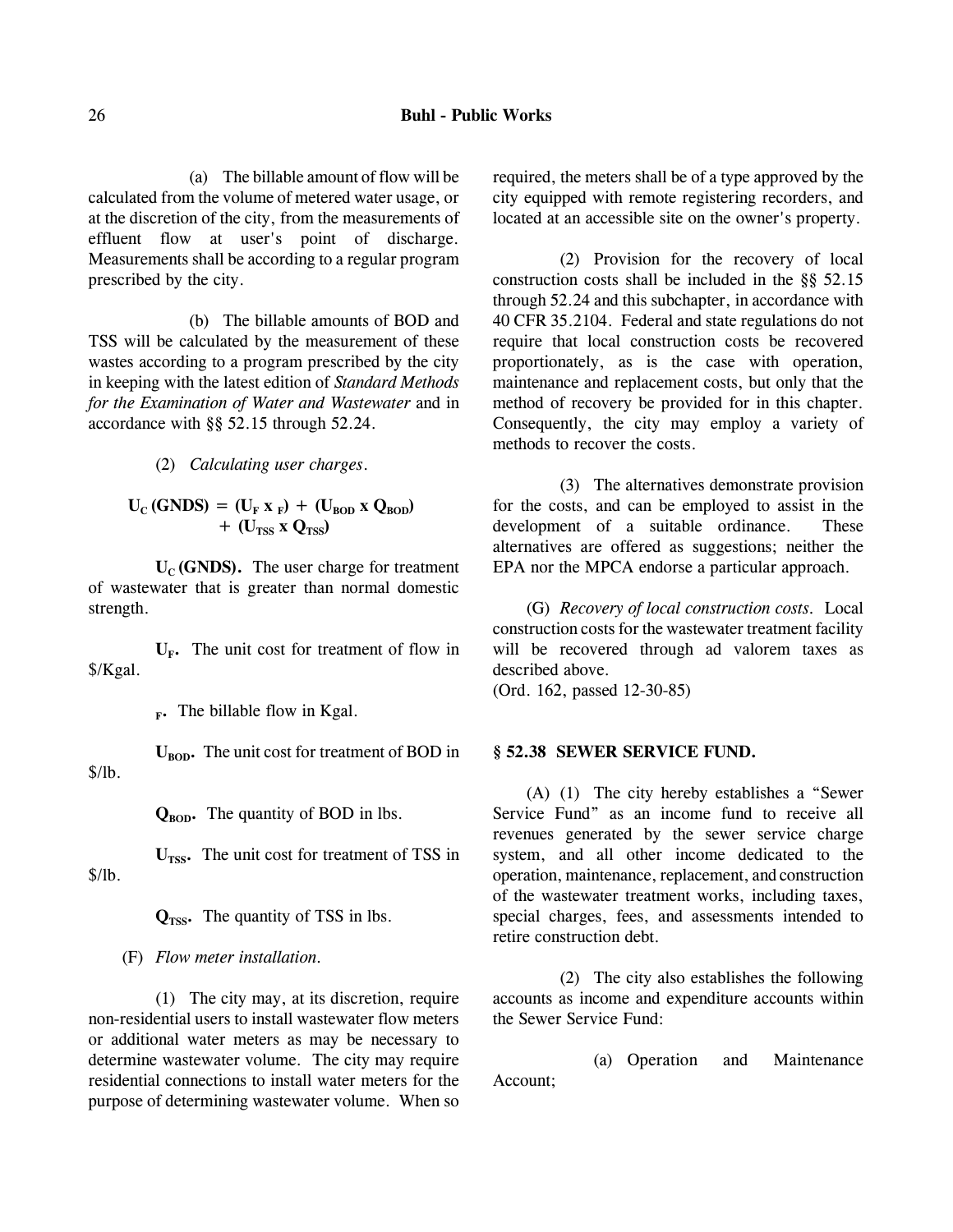(b) Equipment Replacement Account;

and

(c) Debt Retirement Account.

(B) All revenue generated by the sewer service charge system, and all other income pertinent to the treatment system, including taxes and special assessments dedicated to retire construction debt, shall be held by the Administrator/Clerk-Treasurer separate and apart from all other funds of the city. Funds received by the Sewer Service Fund shall be transferred to the "Operation and Maintenance Account," the "Equipment Replacement Account" or the "Debt Retirement Account," in accordance with state and federal regulations and the provisions of this subchapter.

(C) Revenue generated by the sewer service charge system sufficient to insure adequate replacement throughout the design of useful life, whichever is longer, of the wastewater facility shall be held separate and apart in the "Equipment Replacement Account" and dedicated to affecting replacement costs. Interest income generated by the account shall remain therein.

(D) Revenue generated by the sewer service charge system sufficient for operation and maintenance shall be held separate and apart in the "Operation and Maintenance Account." (Ord. 162, passed 12-30-85)

### **§ 52.39 ADMINISTRATION.**

The sewer service charge system and Sewer Service Fund shall be administrated according to the following provisions:

(A) (1) The City Administrator/Clerk-Treasurer shall maintain a proper system of accounts suitable for determining the operation and maintenance, equipment replacement and debt retirement costs of the treatment works, and shall furnish the City Council with a report of the costs annually.

(2) The City Council shall annually determine whether or not sufficient revenue is being generated for the effective operation, maintenance, replacement and management of the treatment works, and whether sufficient revenue is being generated for debt retirement. The Council will also determine whether the user charges are distributed proportionately to each user in accordance with § 52.36(B) and Section 204(b)(A) of the federal Water Pollution Control Act, as amended.

(3) The city shall thereafter, but not later than the end of the year, reassess and, as necessary, revise the sewer service charge system then in use to insure the proportionality of the user charges and to insure the sufficiency of funds to maintain the capacity and performance to which the facilities were constructed, and to retire the construction debt.

(B) In accordance with federal and state requirements each user will be notified annually in conjunction with a regular billing of that portion of the sewer service charge attributable to operation, maintenance, and replacement.

(C) In accordance with federal and state requirements, the Administrator/Clerk-Treasurer shall be responsible for maintaining all records necessary to document compliance with the sewer service charge system adopted.

(D) Bills for charges shall be rendered on a monthly basis succeeding the period for which the service was rendered and shall be due 30 days from the date of rendering. Any bill not paid in full 30 days after the due date will be considered delinquent. At that time, the city shall notify the delinquent owner/occupant in writing regarding the bill and subsequent penalty. The penalty shall be computed as 5% of the original bill and shall be increased the same 5% for every month the bill is outstanding.

(E) The owner of the premises, shall be liable to pay for the service, and the service is furnished to the premises, the city only upon the condition that the owner of the premises is liable therefore to the city.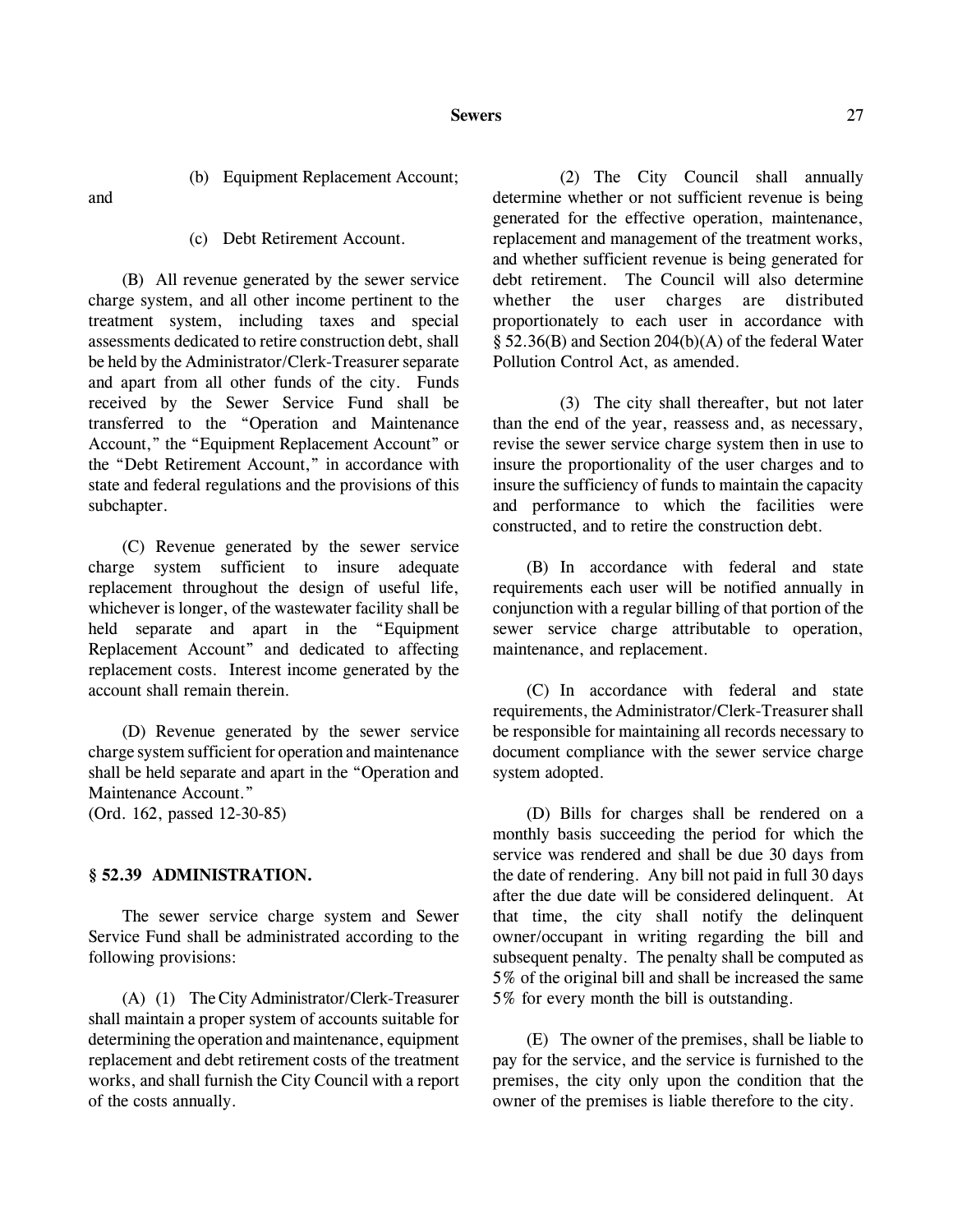(F) Any additional costs caused by discharges to the treatment works of toxic or other incompatible wastes, including the cost of restoring wastewater treatment services, clean up and restoration of the receiving waters and environs, and sludge disposal, shall be borne by the discharger(s) of the wastes, at no expense to the city.

(Ord. 162, passed 12-30-85)

# **§ 52.40 LEVYING TAXES OR ASSESSMENTS FOR DELINQUENCY.**

(A) Each and every sewer service charge levied by and pursuant to this subchapter is hereby made a lien upon the lot or premises served, and all charges which are on October 1 of each year past due and delinquent, shall be certified to the Auditor as taxes or assessments on the real estate. Nothing in this subchapter shall be held or construed as in any way stopping or interfering with the right of the city to levy as taxes or assessments against any premises affected any delinquent or past due sewer service charges.

(B) As an alternative to levying a lien, the city may, as its discretion, file suit in a civil action to collect the amounts as are delinquent and due against the occupant, owner or user of the real estate, and shall collect as well all attorney's fees incurred by the city in filing the civil action. The attorney's fees shall be fixed by order of the court.

(C) In addition to all penalties and costs attributable and chargeable to recording notices of the lien or filing a civil action, the owner or user of the real estate being serviced by the treatment works shall be liable for interest upon all unpaid balances at the rate of 5% per annum.

(Ord. 162, passed 12-30-85)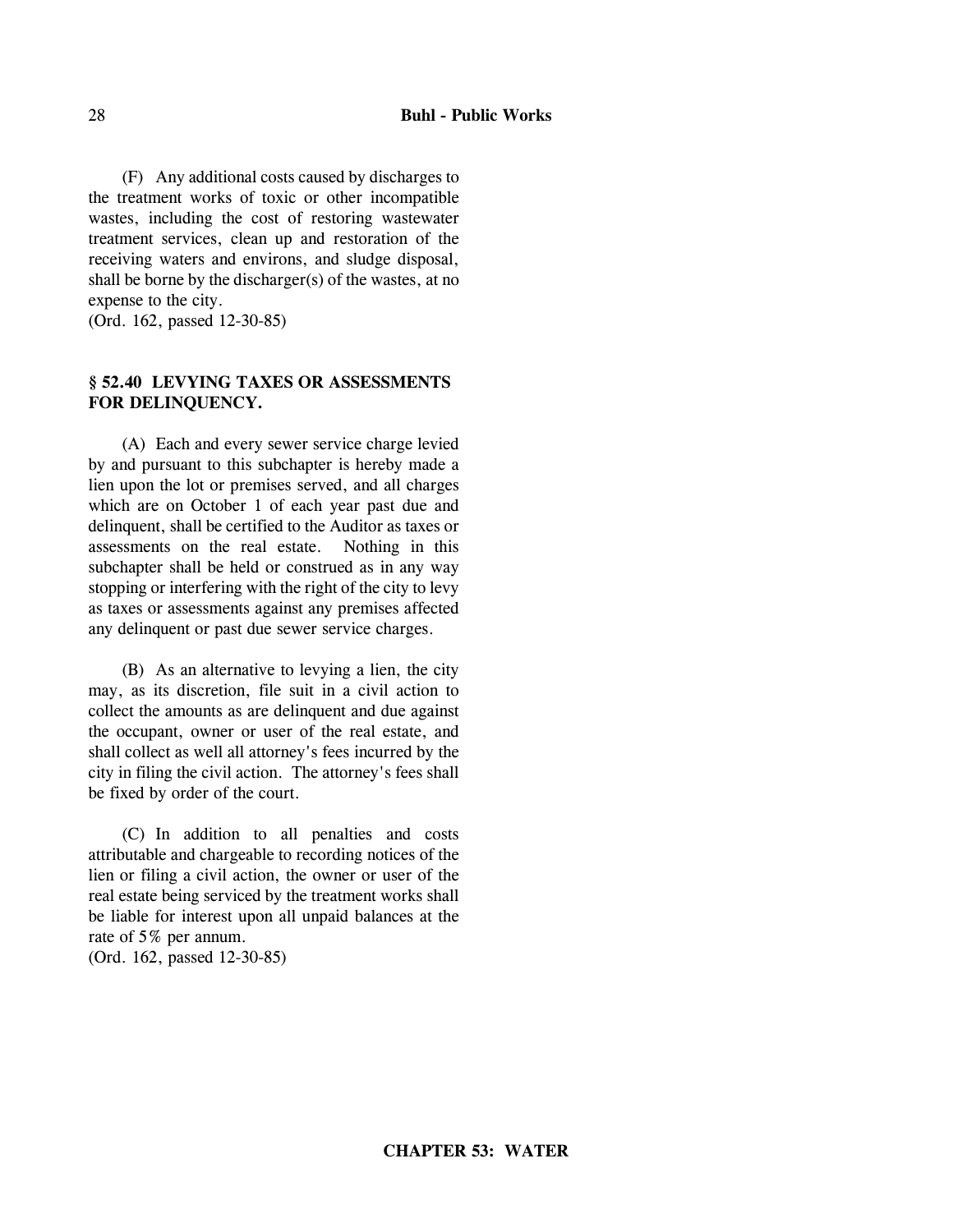#### Section

# *General Provisions*

- 53.001 Definitions
- 53.002 Water shut off
- 53.003 Establish regulations
- 53.004 Failure of water supply
- 53.005 Person violating chapter
- 53.006 Wasting water
- 53.007 Water charges
- 53.008 Water has been converted; Diverted
- 53.009 Meter malfunction charges
- 53.010 Water taken without authority
- 53.011 Estimated charges
- 53.012 Damaging property prohibited
- 53.013 Unauthorized connection of meters
- 53.014 Use of unmetered water
- 53.015 Water pollution prohibited
- 53.016 Service stops and hydrants
- 53.017 Unauthorized water use
- 53.018 Excavations prohibited
- 53.019 Connections made by authorized persons
- 53.020 Turning on water curb stop

#### *Services*

- 53.030 Private water services
- 53.031 Frozen pipes
- 53.032 Centering of new service on property
- 53.033 City services maintenance
- 53.034 New services connected to existing mains

#### *Water House Services*

- 53.045 Abandoning water service
- 53.046 Water house service ownership
- 53.047 Plumbing code standards

# *Curb Stops*

- 53.060 City property
- 53.061 Expense of installation
- 53.062 Tampering
- 53.063 Access by city

#### *Fire Services*

- 53.080 May be granted by city
- 53.081 Application
- 53.082 Certain drawings required
- 53.083 Size of service pipe
- 53.084 Installations
- 53.085 Service limitations
- 53.086 Drawing of water prohibited
- 53.087 Connections
- 53.088 Water shut-off
- 53.089 Water meters may be required

#### *House Piping*

- 53.100 Valve requirements
- 53.101 Removal of valves, faucets, etc.
- 53.102 Design of piping to prevent freezing
- 53.103 Cross-connection control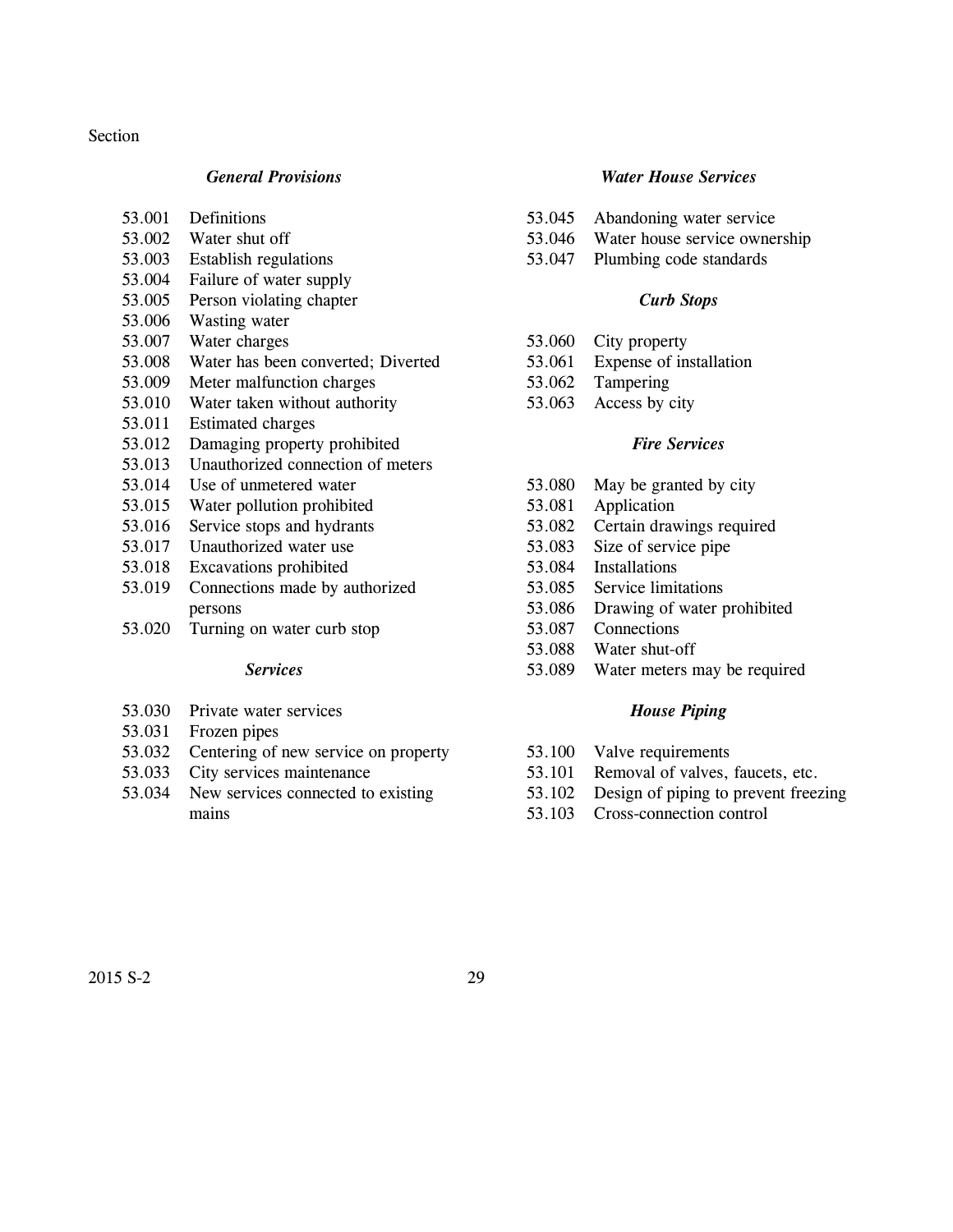# *Meters and Metering*

- 53.115 Supply of water to be recorded by meter
- 53.116 Applications
- 53.117 Grounds for disapproval
- 53.118 City work to be done
- 53.119 City property
- 53.120 Responsibility for damaged meters
- 53.121 Metering of multiple services
- 53.122 Location
- 53.123 Right-of-entry
- 53.124 Valve installation

# *GENERAL PROVISIONS*

# **§ 53.001 DEFINITIONS.**

For the purposes of this chapter, the following words and phrases shall have the meanings respectively ascribed to them by this section:

*APPLICANT.* Any person or persons applying for water service from the City of Buhl.

*CITY COUNCIL.* Buhl City Council.

*DEPARTMENT.* The Department of Public Works and Utilities.

*DOMESTIC APPLICANT.* A noncommercial or non-industrial applicant who uses water or sewage or both.

*FIRE SERVICE.* An unmetered large capacity water service which is used only for the suppression of fire and which is protected by appropriate backflow preventers to insure that potable water supplies are not contaminated.

*HIGH VOLUME WATER SERVICE.* Any service which is capable of providing in excess of 35 gallons of water per minute at water pressure levels which are normal at the location of such service.

*HOUSE PIPING.* The pipe or system of pipes conveying water from the meter on the house service to the points of use of water.

*HOUSE SERVICE.* That portion of a water service which extends from the curb stop controlling the flow through the house service, to and including the meter through which the flow in the house service is measured.

*METER.* A registration device connected directly to a water service line directly registering the amount of water passing through it.

*SERVICE.* A pipe for conveying an individual supply of water of a premises from the common supply in the main to and including the meter registering the flow of water to the service.

*STANDARD WATER VOLUME WATER SERVICE.* Any water service which is capable of providing up to 35 gallons of water per minute at water pressure levels which are normal at the location of such service.

*STREET.* A street, avenue, alley or other regularly established and existing public highway or public right-of-way.

*STREET SERVICE.* That portion of a water service which extends from its connection with the main to and including the curb stop, which controls the flow through the street service. (Ord. 14-02, passed 4-15-14)

# **§ 53.002 WATER SHUT-OFF.**

The right is reserved to the department to shut off the water supply at any time it may deem it necessary to avoid potential harm to persons or damage to property.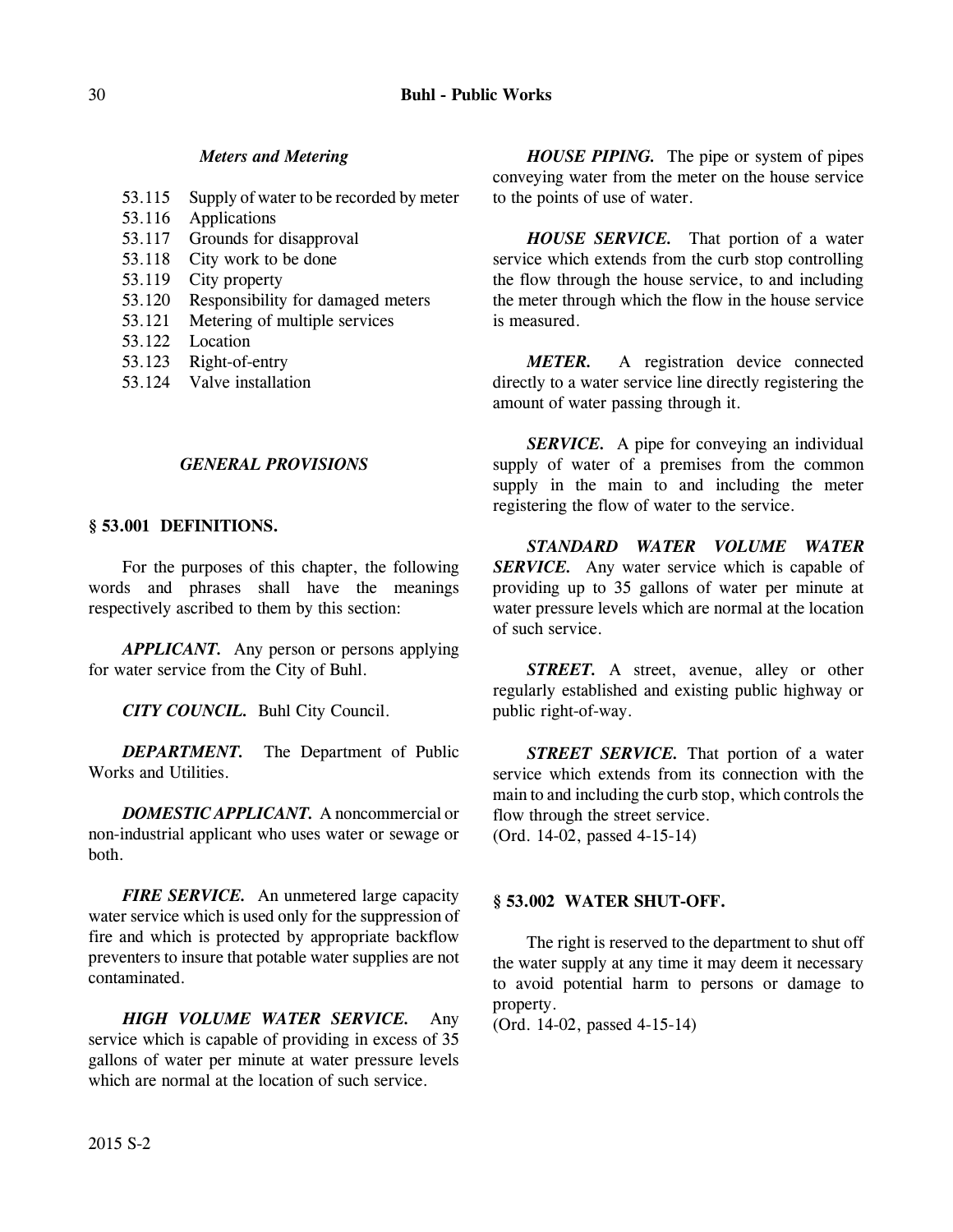The Council is hereby authorized to establish regulations not inconsistent with this chapter. All such regulations shall be published in the official newspaper of the city ten days prior to going into effect and shall be available for examination and copying at the Buhl City Hall during normal business hours. (Ord. 14-02, passed 4-15-14)

#### **§ 53.004 FAILURE OF WATER SUPPLY.**

The city shall not be liable for any deficiency or failure in the supply of water. (Ord. 14-02, passed 4-15-14)

### **§ 53.005 PERSONS VIOLATING CHAPTER.**

Any person guilty of violation of the provisions of this chapter shall be liable to the city for any and all expense, cost or damage caused the city by such violation.

(Ord. 14-02, passed 4-15-14)

#### **§ 53.006 WASTING WATER.**

No person shall take, use, waste, divert or permit the taking, using, wasting or diversion of water from the water system of the city, except by the authority of and in the manner and at the place prescribed by the department. The supply of water may be withheld from any person guilty of unauthorized use, waste or diversion of water until proper authority has been obtained and rules have been complied with and until payment has been made for the water taken, used, wasted or diverted, together with all reasonable charges and expenses entailed by such unauthorized use.

(Ord. 14-02, passed 4-15-14)

#### **§ 53.007 WATER CHARGES.**

Charges for supplying water shall be made on the basis of such rates for meter registration, demand charges and service charges as may be authorized from time to time by the City Council. The Council shall, at the time of any change in the rate schedule post a copy of the new schedule of rates. All water sold shall be metered, except for fire protection and other specially authorized supplies, provided, that appropriate charges may be made for unmetered water taken or wasted by unauthorized means or by leaks or through meters improperly registering.

(Ord. 14-02, passed 4-15-14)

# **§ 53.008 WATER HAS BEEN CONVERTED; DIVERTED**

Should it be found that water has been taken, converted or diverted from the city's water works without authority or by known leak not registered by the meter or should a meter for registering the consumption of water be found to be removed, stopped or registering incorrectly, the city shall make an estimate of the consumption, based upon all available pertinent information and normal charges shall be computed on the basis of the estimate so made. (Ord. 14-02, passed 4-15-14)

#### **§ 53.009 METER MALFUNCTION CHARGES.**

In case of incorrect registration by a meter, the applicant shall pay for the estimated consumption for the period of two months previous to the discovering of malfunction of the meter only. In the case of incorrect registration by a remote register, the applicant shall pay for the value of services actually provided by the city as registered on the meter. (Ord. 14-02, passed 4-15-14)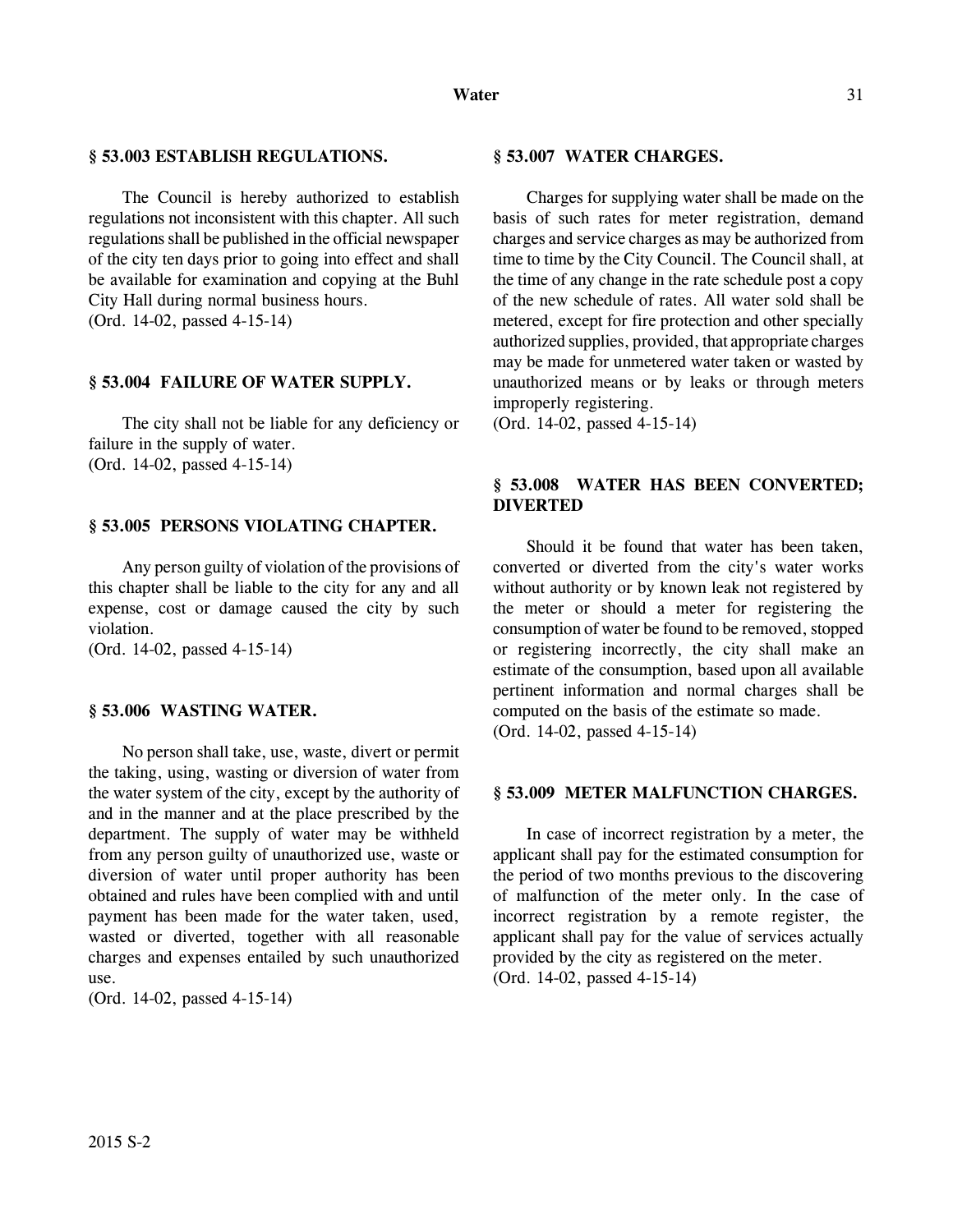# **§ 53.010 WATER TAKEN WITHOUT AUTHORITY.**

In cases of water taken without authority or of a meter having been willfully removed or registered incorrectly by reason of having been tampered with, the consumption upon which normal charge is computed shall be estimated for the entire period over which, as indicated by the evidence, the irregular taking, conversion or diversion has persisted. (Ord. 14-02, passed 4-15-14)

### **§ 53.011 ESTIMATED CHARGES.**

Charges may be modified by the city upon presentation of material evidence that such modification may be equitably made. (Ord. 14-02, passed 4-15-14)2015 S-2

# **§ 53.012 DAMAGING PROPERTY PROHIBITED.**

No person, without authority from the city, shall break, remove or damage any property of any kind, including any seal, belonging to the city and used in the business of furnishing water to the people of the city, nor fill any excavation made by the city in carrying out its business.

(Ord. 14-02, passed 4-15-14)

# **§ 53.013 UNAUTHORIZED CONNECTION OF METERS.**

No person, without authority from the city, shall install meters or use of knowingly permit on his premises the installation, maintenance or use of any pipe, connection or device of any such nature or in such manner for the purpose of, or that will, permit, taking, converting or diverting of water, from the city water distribution system, being registered by a city owned meter. Violation of this provision shall be a misdemeanor.

(Ord. 14-02, passed 4-15-14)

#### **§ 53.014 USE OF UNMETERED WATER.**

It shall be a misdemeanor for any person to use or to knowingly allow to be used on premises he/she owns, leases, rents or controls water which has not been registered of a city owned meter. (Ord. 14-02, passed 4-15-14)

#### **§ 53.015 WATER POLLUTION PROHIBITED.**

No person, in any way, shall willfully or negligently corrupt or render impure any water supplied by the city to the people of the city. (Ord. 14-02, passed 4-15-14)

# **§ 53.016 SERVICE STOPS AND HYDRANTS.**

No person, without being authorized by the city, or by law, shall open or shut any service stop, or fire hydrant or remove or unscrew, wholly or partially, the cap from such fire hydrant. (Ord. 14-02, passed 4-15-14)

### **§ 53.017 UNAUTHORIZED WATER USE.**

No person who has not obtained authority from the city shall take water from any pipe into any specified building or onto any specified premises to be used for any specified purpose or use such water in any other building or upon any other premises, or for any other purpose than that specified in the authority granted by the city.

(Ord. 14-02, passed 4-15-14)

### **§ 53.018 EXCAVATIONS PROHIBITED.**

No person in the city shall dig or excavate within two feet of any main pipe, valve, hydrant or blow-off belonging to the city except by use of hand tools or in a manner authorized by the city.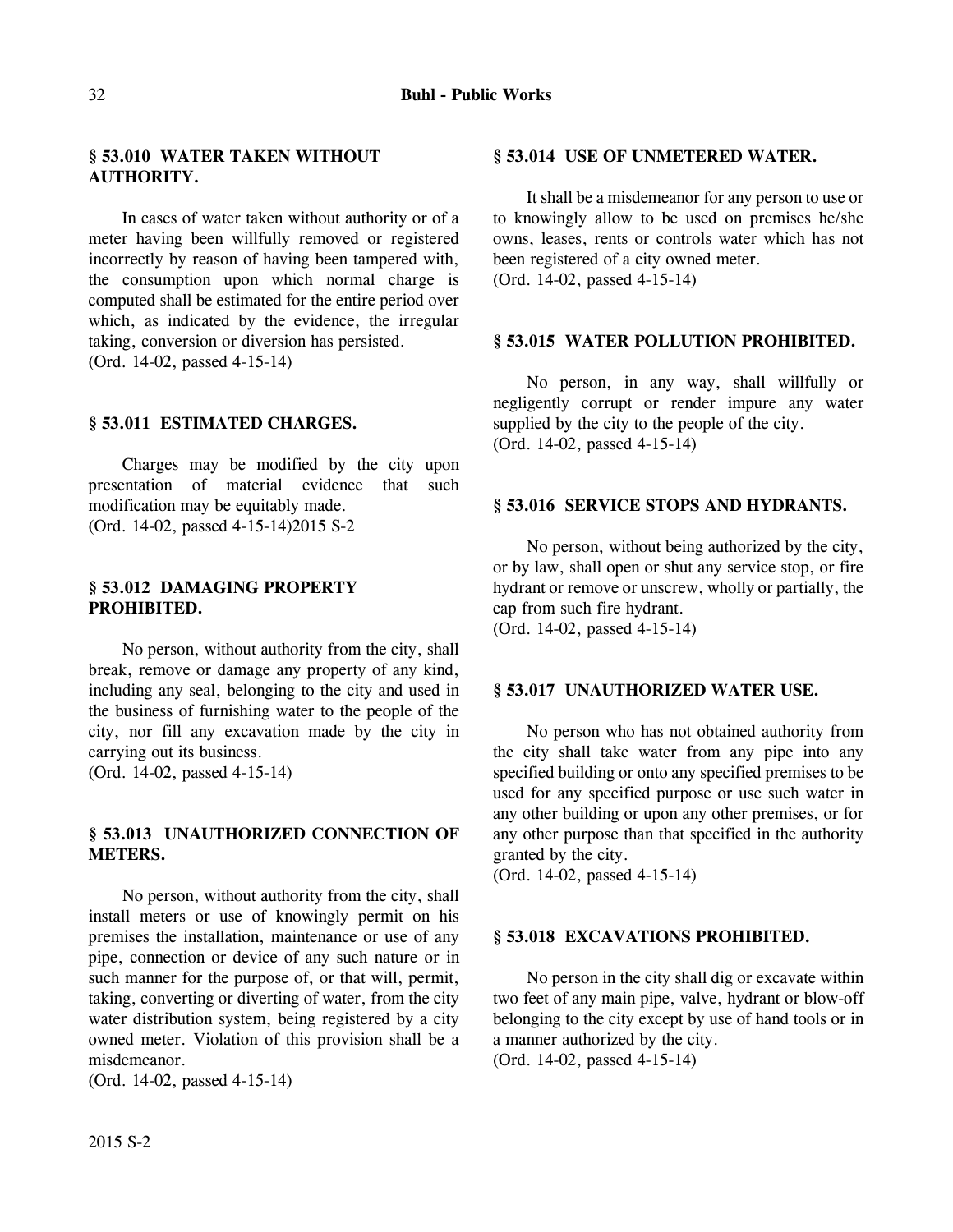# **§ 53.019 CONNECTIONS MADE BY AUTHORIZED PERSONS.**

Any person making any attachment or connection to, or doing any work with or on any water house service and any appurtenances thereto, must be authorized by the laws of the state to do such work. The provisions of this section shall not apply to city employees doing work for the city and to any property owner doing work on their single family, owner occupied dwelling.

(Ord. 14-02, passed 4-15-14)

#### **§ 53.020 TURNING ON WATER CURB STOP.**

No person whatsoever, other than an authorized employee of the city, shall turn on the supply of water after such water has been shut off by the city. (Ord. 14-02, passed 4-15-14)

#### *SERVICES*

#### **§ 53.030 PRIVATE WATER SERVICES.**

Any privately owned street services shall be maintained and repaired only by the city and at city cost. Privately owned water services downstream from the curb stop shall be repaired and maintained by the owners at their expense.

(Ord. 14-02, passed 4-15-14)

#### **§ 53.031 FROZEN PIPES.**

In the case of frozen pipes, the property owner will be responsible for the repair up to the main line. (Ord. 14-02, passed 4-15-14)

# **§ 53.032 CENTERING OF NEW SERVICE ON PROPERTY.**

All new water street services will be located at the center of the property to be served unless otherwise agreed upon by the city, or unless the city shall specify otherwise after reasonable notice to the registered property owner and opportunity for said owner to be heard.

(Ord. 14-02, passed 4-15-14)

#### **§ 53.033 CITY SERVICE MAINTENANCE.**

All water street services owned by the department shall be maintained and repaired by the city at its expense.

(Ord. 14-02, passed 4-15-14)

# **§ 53.034 NEW SERVICES CONNECTED TO EXISTING MAINS.**

New water street services to be connected to existing mains shall be installed by the city, and the owner of the property so served shall pay the city the reasonable value thereof. All such new services will be located at the center of the property to be served unless otherwise agreed upon by the city or unless the city shall specify otherwise after reasonable notice to the registered property owner and the opportunity for the owner to be heard.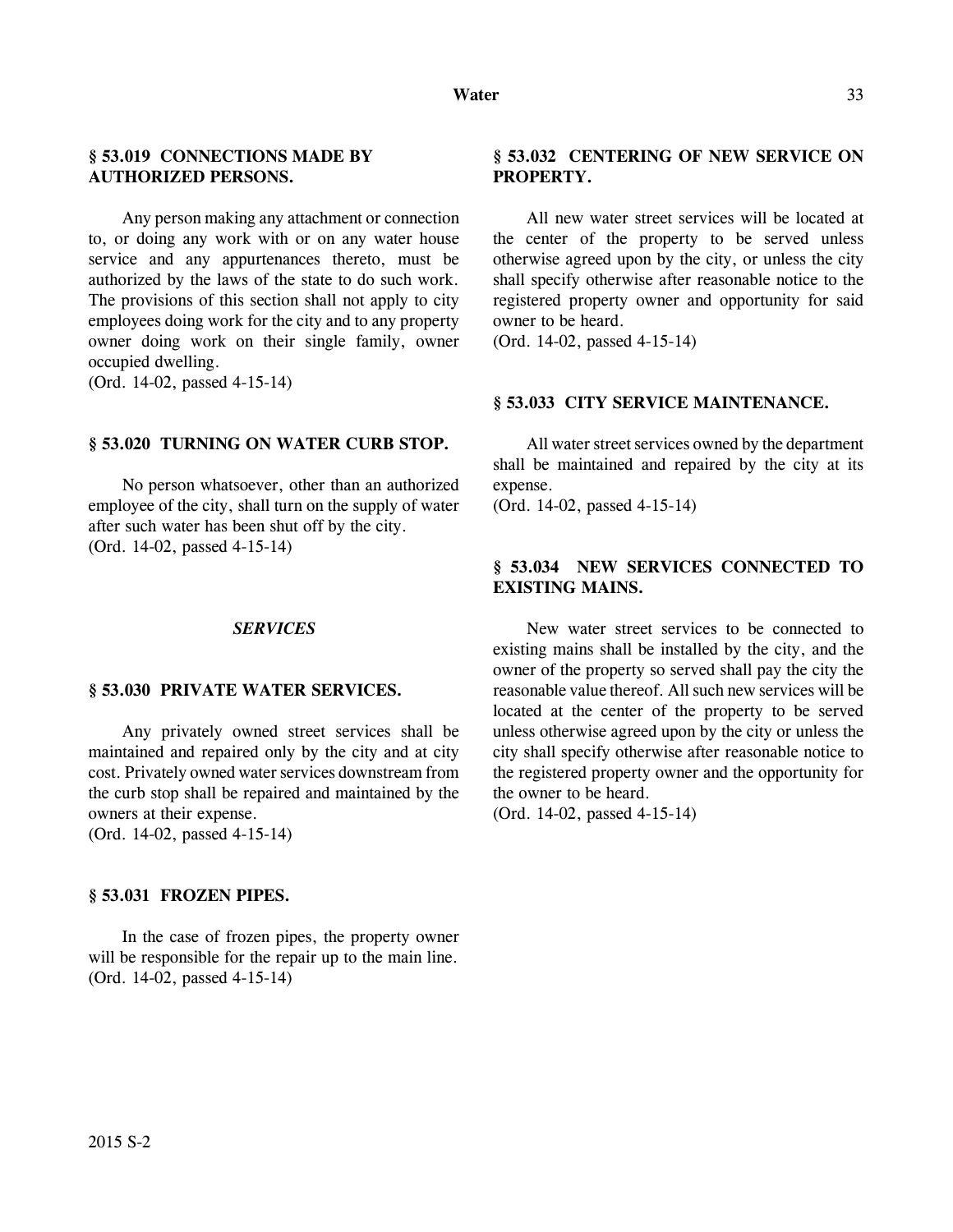# *WATER HOUSE SERVICES*

### **§ 53.045 ABANDONING WATER SERVICE.**

A water service shall be deemed to be abandoned when the structure or premises it served is demolished and not rebuilt within one year or when for any other reason it is anticipated that the service will never be used again. No person shall abandon a water service without giving the city at least three business days written notice so that the service can be properly disconnected at the main. Services serving buildings to be demolished that are deemed suitable for reuse by the city for service to a newly constructed building on the site may be retained.

(Ord. 14-02, passed 4-15-14)

# **§ 53.046 WATER HOUSE SERVICE OWNERSHIP.**

All water house services shall be owned, controlled, installed, maintained, repaired, replaced or renewed by the property owner at his/her own expense.

(Ord. 14-02, passed 4-15-14)2015 S-2

### **§ 53.047 PLUMBING CODE STANDARDS.**

All water house service plumbing shall conform with the requirements of the Minnesota State Plumbing Code.

(Ord. 14-02, passed 4-15-14)

### *CURB STOPS*

#### **§ 53.060 CITY PROPERTY.**

All curb stops used in the distribution of water are the property of the city and the city shall have exclusive right to repair, maintain or replace them at its own expense.

(Ord. 14-02, passed 4-15-14)

#### **§ 53.061 EXPENSE OF INSTALLATION.**

The city will furnish one curb stop for water for connection to each house service. Additional curb stops shall be furnished by the city for a reasonable fee.

(Ord. 14-02, passed 4-15-14)

#### **§ 53.062 TAMPERING.**

No person who is not a representative of the city shall tamper with, manipulate or disconnect in any manner curb stops, or attempt to do so. (Ord. 14-02, passed 4-15-14)

#### **§ 53.063 ACCESS BY CITY.**

The city shall have the right of reasonable access to served premises for the purpose of inspecting, turning on, turning off, maintaining, repairing or replacing curb stops.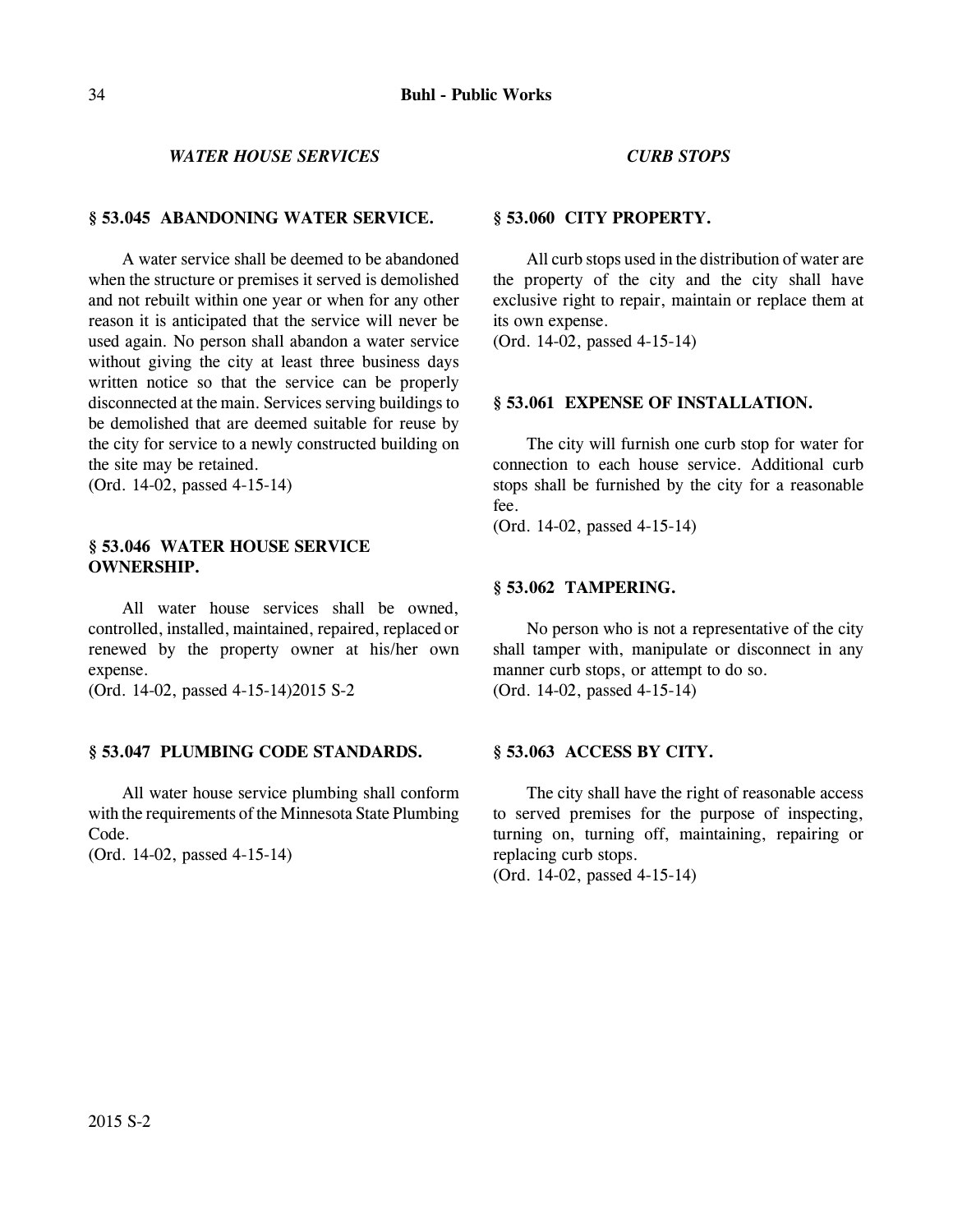### *FIRE SERVICES*

# **§ 53.080 MAY BE GRANTED BY CITY.**

Services which are to be used exclusively for supplying water to extinguish fire will be granted by the city where, in its judgment, special protection may be necessary; provided, that the conditions set out in this subchapter are complied with.

(Ord. 14-02, passed 4-15-14)

### **§ 53.081 APPLICATION.**

Application for a fire service shall be made by the owner of the premises to be served or his or her legal representative on the form prescribed by the city, in which the applicant shall guarantee compliance with all rules and regulations of the city which apply and shall save the city free and harmless from all damages which may be occasioned by or on account of the service rendered.

(Ord. 14-02, passed 4-15-14)

# **§ 53.082 CERTAIN DRAWINGS REQUIRED.**

The application for a fire service shall also furnish with the application a complete and correct drawing or set of drawings, showing the location of the premises to be supplied, together with location of all valves, pipes, hydrants, tanks, sprinkler heads and other appurtenances on the premises. The plans will remain the property of the city. The applicant for a fire service shall also agree to furnish the city with drawings showing revisions to piping or appurtenances whenever the same are made.

(Ord. 14-02, passed 4-15-14)

#### **§ 53.083 SIZE OF SERVICE PIPE.**

The city expressly reserves the right to determine the size of service pipe which will be granted, depending upon the size of the street main, the available pressure on the main and the nature and capacity of the fire protection equipment within the building.

(Ord. 14-02, passed 4-15-14)

#### **§ 53.084 INSTALLATIONS.**

All fire services will be installed at the permit applicant or property owner's expense in strict conformance with all specifications set forth by the city, which will ascertain the best location for same and direct the applicant to lay the pipe from the street main to a point just inside the wall or the building line of opening yards where buildings are set back from the building line. All repairs to the service pipe between the street main and to and including the service valve shall be done by the city at its expense. All other repairs shall be done by the owner at the owner's expense.

(Ord. 14-02, passed 4-15-14)

#### **§ 53.085 SERVICE LIMITATIONS**.

One fire service only will be allowed to any one building or premises, unless in the opinion of the city more than one is absolutely necessary for the proper protection of the premises. All fire protection equipment connected to the city service shall be confined within the building or on the premises named on the application. Where two or more connections are made for one building or premises they shall be kept separated, unless special permission is obtained from the city to connect the same in a manner to be approved by the city.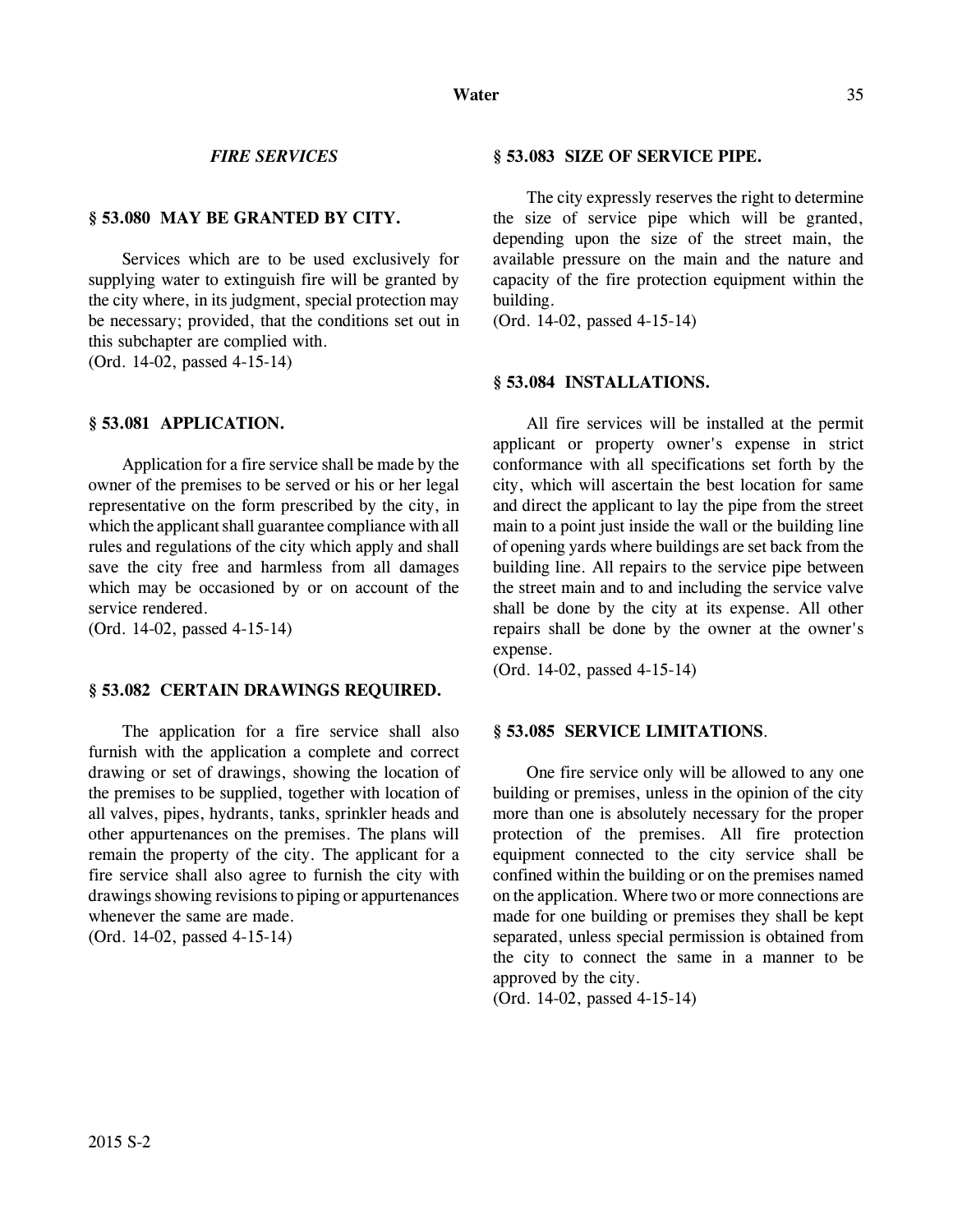# **§ 53.086 DRAWING OF WATER PROHIBITED.**

No water shall be drawn from the fire service pipes downstream from the backflow preventer for any purpose whatever, except for the extinguishment of fire. No connection shall be made between the fire service pipe system downstream from the backflow preventer and the regular water supply to the premises. Valves on hose outlets, drain valves, etc., placed on the pipe system shall be of a style that can be sealed. When any such valve is opened, the owner or occupant of the premises shall notify the city so that the same can be resealed at once. This section shall not be construed as prohibiting a reasonable use of water for fire drills, draining of a system to prevent freezing or other reasonable use in connection with proper fire protection.

(Ord. 14-02, passed 4-15-14)

# **§ 53.087 CONNECTIONS.**

Any fire protection system supplied with water from the city service shall be supplied exclusively with such water. No connection will be allowed with any other system drawing its supply from any other source. No auxiliary or secondary suction pipe to any underwriters pump taking water from any contaminated source will be permitted. Any fire protection system, using water from any other source than the city service, shall be kept entirely separate from any such system supplied from the city service. (Ord. 14-02, passed 4-15-14)

### **§ 53.088 WATER SHUT-OFF.**

In any case when the owners or occupants of any premises are found to be using or wasting water from a fire service for other purposes than fire protection, the water shall be shut off from same until the offender shall give reasonable assurance to the city that the offense will not be repeated. Payment of the current service charge plus the estimated charge of water taken or wasted will be required for turning the water on after it has been shut off for this cause. A second violation of this rule will be considered sufficient cause of cutting the service off at the main, and refusing to reconnect the same while the offender occupies the premises.

(Ord. 14-02, passed 4-15-14)

# **§ 53.089 WATER METERS MAY BE REQUIRED.**

The city reserves the right at any time to require the owner of the premises supplied to furnish and install, at his/her expense and under the direction of the city, an approved water meter and keep the same in accurate operating condition. (Ord. 14-02, passed 4-15-14)

# *HOUSE PIPING*

# **§ 53.100 VALVE REQUIREMENTS.**

A suitable valve shall be installed on house water piping both upstream and downstream of each meter. Where water pressure exceeds 80 pounds per square inch, a suitable pressure reducing and regulating valve shall be installed on the water service pipe adjacent to the water meter.

(Ord. 14-02, passed 4-15-14)

# **§ 53.101 REMOVAL OF VALVES, FAUCETS, ETC.**

The right is reserved to the city to enforce the removal of any faucet, water closet, stop cock, valve or other device of a character that will cause or is liable to cause excessive shock to the water pipes, waste of water or pollution of the general or individual water supply.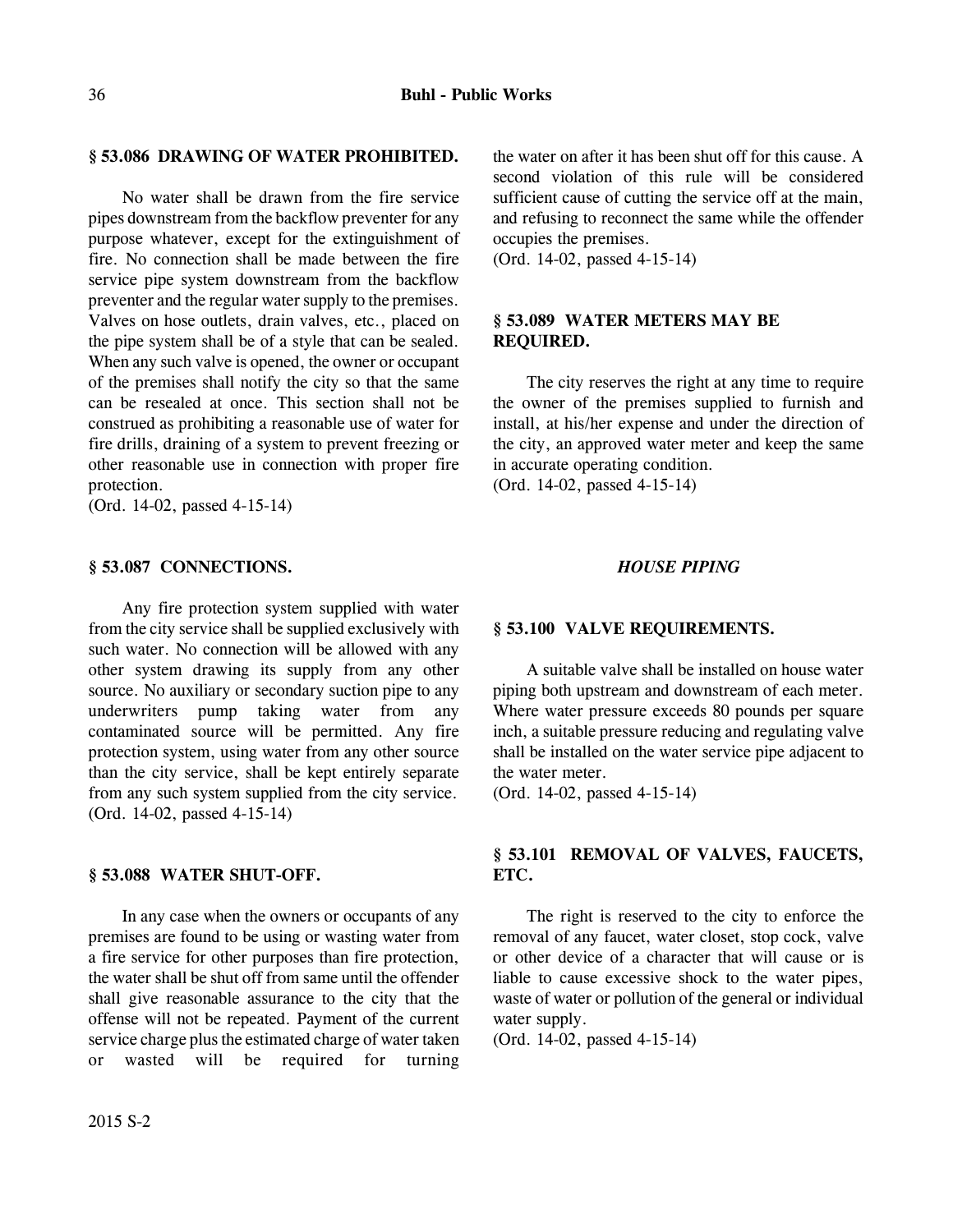House piping shall be so designed and installed as to obviate any necessity for allowing water to run to avoid freezing.

(Ord. 14-02, passed 4-15-14)

#### **§ 53.103 CROSS-CONNECTION CONTROL.**

If, in the judgment of the city, an approved backflow prevention assembly is required for the safety of the water system, the city shall give notice to said customer to install such an approved backflow prevention assembly(ies) at specific location(s) on the customer's premises. The customer shall install such approved assembly(ies) within the time period ordered by the city, at the customer's own expense; and failure, refusal or inability on the part of the customer to install, have tested and maintain said assembly(ies) shall constitute grounds for disconnecting water service to the premises until such requirements have been satisfactorily met.

(Ord. 14-02, passed 4-15-14)

### *METERS AND METERING*

# **§ 53.115 SUPPLY OF WATER TO BE RECORDED BY METER.**

The supply of water through each house service or authorized branch thereof shall be recorded by a meter furnished and installed by the city. (Ord. 14-02, passed 4-15-14)

# **§ 53.116 APPLICATIONS.**

(A) Permanent and temporary meters will be furnished and installed by the city upon the filing at the office of the Clerk of an approved application therefor, accompanied by the payment of duly authorized installation charges, if any, and any security deposit required.

(B) The application for a temporary meter shall designate the number of days he/she will require use of the meter. Upon completion of construction he/she shall notify the city, water shall be shut off at the curb and the meter removed from the premises by an authorized employee of the city.

(Ord. 14-02, passed 4-15-14)

### **§ 53.117 GROUNDS FOR DISAPPROVAL.**

Any application for installation of meters may be disapproved for premises:

(A) Whose application is in arrears to the city for lawful charges for utility services, street services, or other commodities, supplies or services;

(B) For which premises any regulations to house piping, house service, street service or inspection remain uncomplied with;

(C) When charges for utilities consumed on such premises remain unpaid;

(D) For which an enforceable order condemning said premises for habitation is in effect and the City Building Official has not approved the application because of requirements for repair or safety; or

(E) In the case of new construction, the City Building Official has not approved the structure due to requirements for repair or safety. (Ord. 14-02, passed 4-15-14)